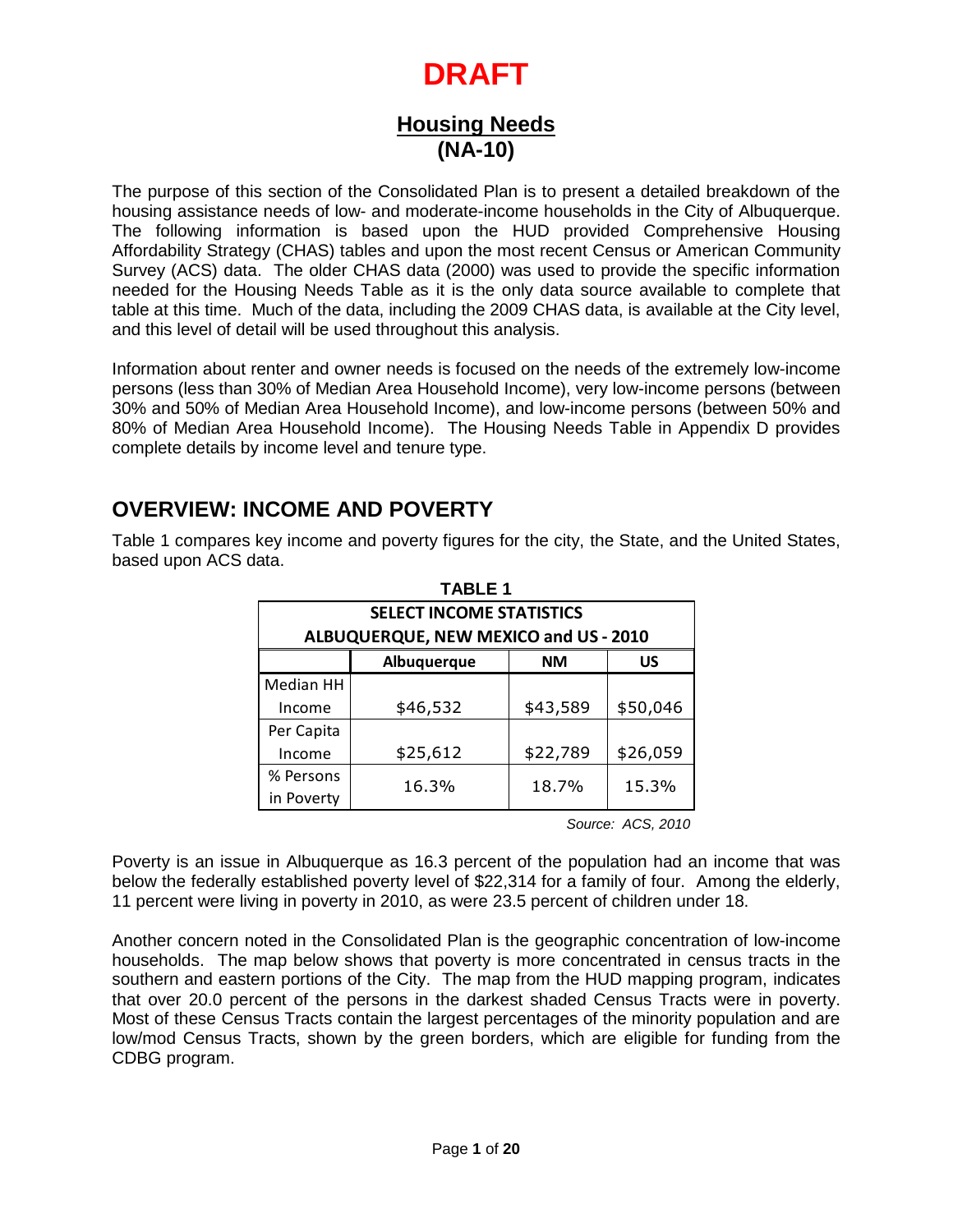

These data on individuals in poverty are mirrored by the data on household income. Albuquerque's median household Income is 93.0 percent of the national figure and 106.7 percent of the State figure (Table 1, above). As Table 2, below, shows, the City has a substantial number of households with an income of less than \$15,000; indeed, 14.2 percent of households in the City (some 31,365 households) are below this figure. These rates are higher than State and National percentages.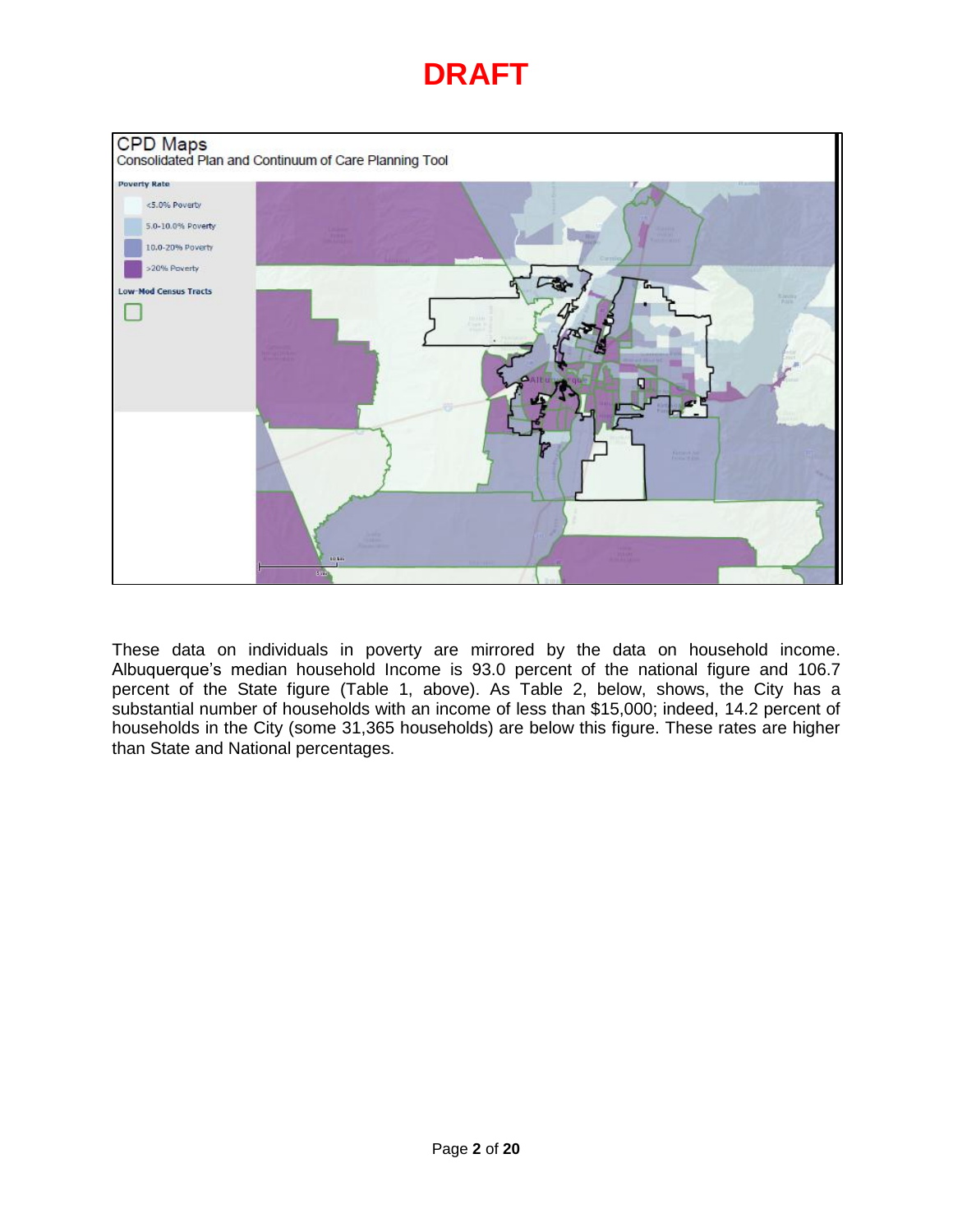| HOUSEHOLD INCOMES, ALBUQUERQUE, NEW MEXICO<br><b>AND US</b> |                  |            |             |  |  |  |  |
|-------------------------------------------------------------|------------------|------------|-------------|--|--|--|--|
| Income                                                      | Albuquerque<br>℅ | <b>NM%</b> | <b>US %</b> |  |  |  |  |
| $<$ \$10,000                                                | 8.8%             | 9.3%       | 7.6%        |  |  |  |  |
| \$10,000-\$14,999                                           | 5.4%             | 6.6%       | 5.8%        |  |  |  |  |
| \$15,000-\$24,999                                           | 11.8%            | 12.8%      | 11.5%       |  |  |  |  |
| \$25,000-\$34,999                                           | 11.7%            | 11.9%      | 10.8%       |  |  |  |  |
| \$35,000-\$49,999                                           | 15.1%            | 15.2%      | 14.2%       |  |  |  |  |
| \$50,000-\$74,999                                           | 19.0%            | 17.9%      | 18.3%       |  |  |  |  |
| \$75,000-\$99,999                                           | 11.0%            | 10.9%      | 11.8%       |  |  |  |  |
| \$100,000-\$149,999                                         | 10.9%            | 10.0%      | 11.8%       |  |  |  |  |
| \$150,000-\$199,999                                         | 3.7%             | 3.2%       | 4.2%        |  |  |  |  |
| >\$200,000                                                  | 2.5%             | 2.4%       | 3.9%        |  |  |  |  |

*Source: ACS, 2010*

## **HUD-DEFINED LOW INCOME HOUSEHOLDS**

HUD uses its own methodology to establish five income categories and the Area Median Income (AMI) for its analyses. The 2012 Median Income figure for a family of four in Albuquerque, calculated by HUD, is \$61,900.

The five income ranges are:

- Extremely Low Income (0-30% of the area median income),
- Very Low Income (31-50% of the area median income),
- Low Income (51-80% of the area median income),
- Moderate Income (81-95% of the area median income), and
- Upper Income (95% and above of the area median income).

Table 3 below shows the distribution of all households by HUD income category for the City, based upon CHAS data.

Upper-income households represent 39.5 percent of all households, and moderate-income households are 7.6 percent of the total households in the City. **More than half, 53 percent, of Albuquerque households are in the three lowest income categories**. These income categories will be the primary focus of the remainder of this analysis.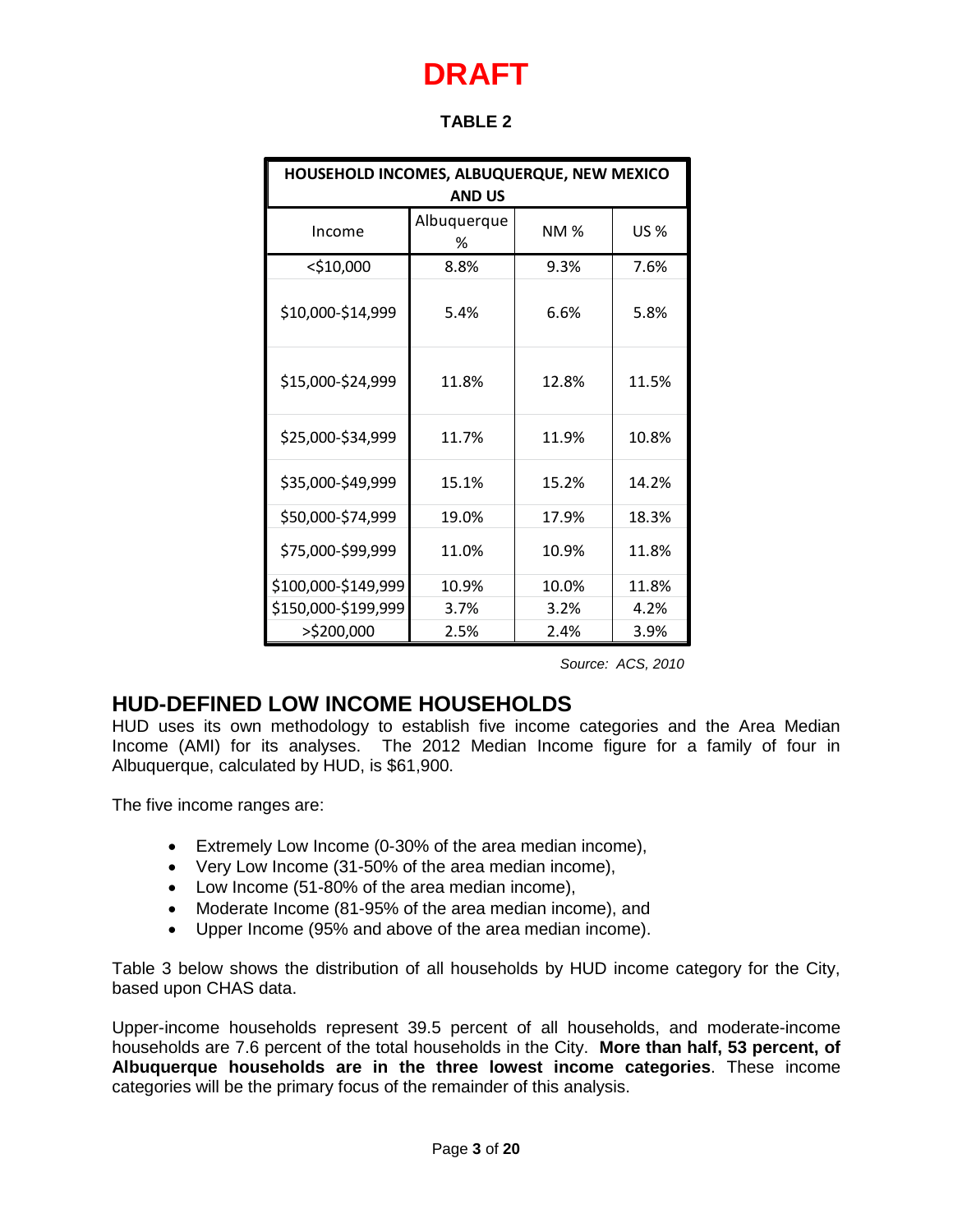#### **TABLE 3 HUD AREA MEDIAN HOUSEHOLD INCOME ALBUQUERQUE, 2012**

| <b>HUD Income Category</b> | <b>Median HH</b><br><b>Income</b> | No.     | % All HHs |
|----------------------------|-----------------------------------|---------|-----------|
| Low Income                 |                                   |         |           |
| $<$ 30% AMI                | \$18,570                          | 39,165  | 17.8%     |
| 31-50% AMI                 | \$30,950                          | 31,082  | 14.1%     |
| 51-80% AMI                 | \$49,520                          | 46,174  | 21.0%     |
| Moderate and Upper Income  |                                   |         |           |
| 81-95% AMI                 | \$58,805                          | 16,690  | 7.6%      |
| $96% + AMI$                | \$59,424                          | 86,747  | 39.5%     |
| <b>TOTAL HHS</b>           | \$61,900                          | 219,858 | 100.0%    |

*Source: HUD Income Limits Documentation System, 2011 ACS, Swiger Consulting Analysis*

The 2009 CHAS data in Table 4 indicates that over one-quarter (28.1 percent) of all owneroccupied households in the City and almost two-thirds (64.4%) of all renter-occupied households have incomes within the three lowest income categories. Most low-income households are renters (58.5%) rather than owners (41.5%). In the extremely low income category 72.9 percent are renters. Over half (53.5%) the low-income owner households are in the 51-80% AMI income category, while over one-third (35.3%) of the low-income renter households are in the extremely low, under 30% AMI income category.

#### **TABLE 4 OWNER AND RENTER HOUSEHOLDS BY LOW-INCOME CATEGORY**

|                              | Owner<br><b>Households</b> |        | Renter<br><b>Households</b> | <b>Total</b> |         |
|------------------------------|----------------------------|--------|-----------------------------|--------------|---------|
| <b>Income Category</b>       | No.<br>%                   |        | %<br>No.                    |              | No.     |
| <30% AMI                     | 6,789                      | 18.5%  | 18,290                      | 35.3%        | 25,079  |
| 31-50% AMI                   | 10,300                     | 28.0%  | 14,300                      | 27.6%        | 24,600  |
| 51-80% AMI                   | 19,675                     | 53.5%  | 19,250                      | 37.1%        | 38,925  |
| All Low Income Households    | 36,764                     | 100.0% | 51,840                      | 100.0%       | 88,604  |
| All Households - All Incomes | 130,669                    | 28.1%  | 80,455                      | 64.4%        | 211,124 |

*Source: HUD 2009 CHAS Data*

### **LOW INCOME HOUSEHOLDS BY RACE AND ETHNICITY**

The relative housing status of the various racial and ethnic groups comprising Albuquerque's households is a point of concern in determining priorities for HUD program planning. It is important to examine both the numbers of low-income households who identify with the various racial/ethnic groups as well as the proportion of these households who are low-income. By comparing the percentage distribution of households by race in each low income category to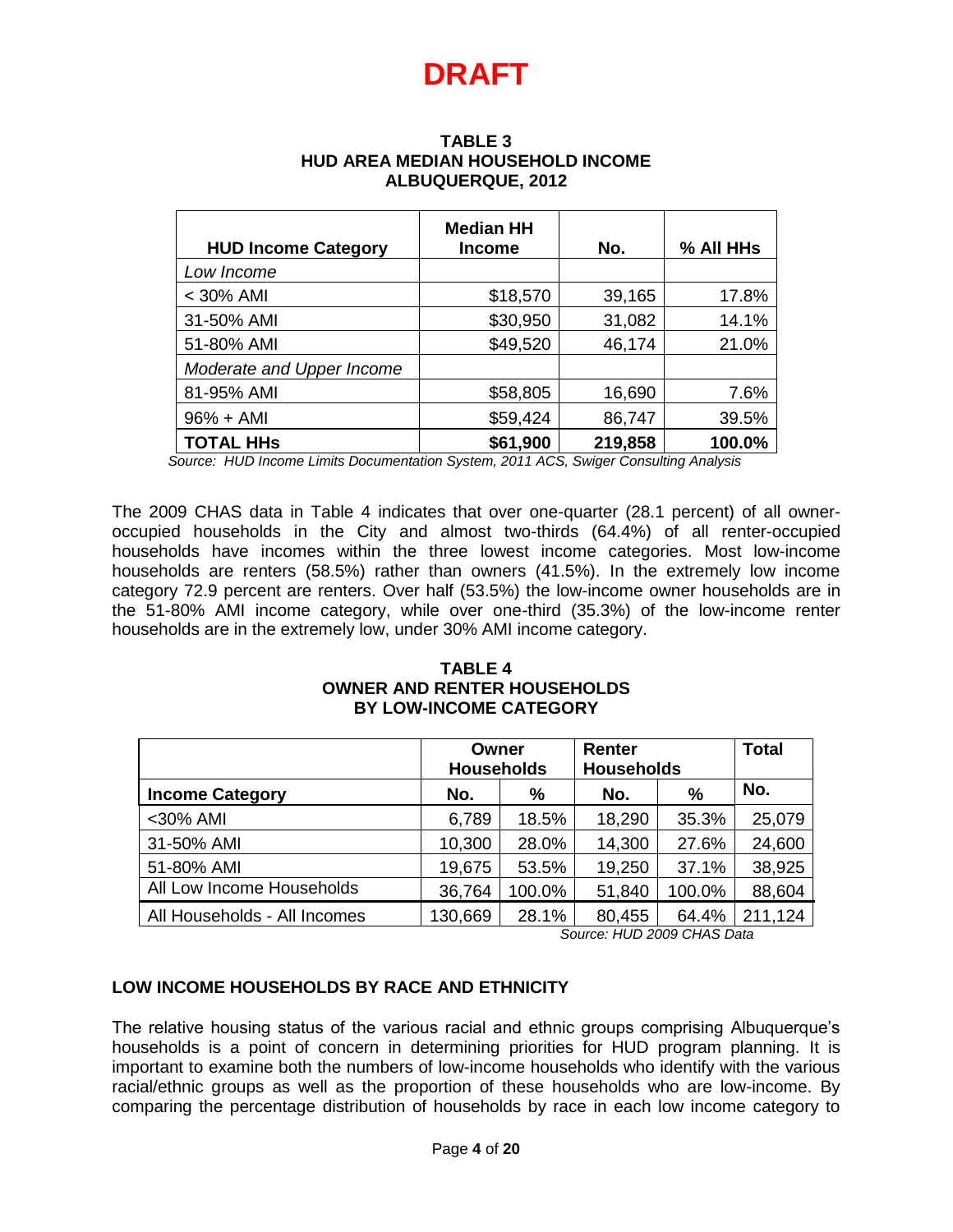that racial group's overall representation among owner and renter households in Albuquerque, we can assess the extent to which racial groups are over- or under-represented among low income households. [Note that over-representation used in this context is not identical to HUD's definition of "disproportionate representation," which is when the percentage of persons in a category of need who are members of a particular racial or ethnic group is at least ten percentage points higher than the percentage of persons in the category as a whole.

Table 5 provides the distribution of owner and renter households by race for the City as a whole. Most White, Hispanic, Asian and "other" households are home-owners, while most American Indian and Black/African-American households are renters.

| Race/Ethnicity                                            |         | <b>Owner-occupied</b> |        | <b>Renter-occupied</b> | <b>TOTAL</b> |        |  |
|-----------------------------------------------------------|---------|-----------------------|--------|------------------------|--------------|--------|--|
|                                                           | No.     | $\%$                  | No.    | $\frac{0}{0}$          | No.          | $\%$   |  |
| White, only, non-Hispanic                                 | 73,965  | 56.6%                 | 35,845 | 44.6%                  | 112,881      | 53.5%  |  |
| Black or African-American only,<br>non-Hispanic           | 2,770   | 2.1%                  | 3,835  | 4.8%                   | 6,630        | 3.1%   |  |
| American Indian or Alaskan<br>Native, alone, non-Hispanic | 2,170   | 1.7%                  | 5,485  | 6.8%                   | 6,953        | 3.3%   |  |
| Asian, alone, non-Hispanic                                | 2,524   | 1.9%                  | 1,880  | 2.3%                   | 4,937        | 2.3%   |  |
| Pacific-Islander alone, non-<br>Hispanic                  | 25      | 0.0%                  | 80     | 0.1%                   | 105          | 0.0%   |  |
| Other, including 2 or more<br>races, non-Hispanic         | 1620    | 1.2%                  | 1100   | 1.4%                   | 2972         | 1.4%   |  |
| Hispanic, any race                                        | 47,595  | 36.4%                 | 32,230 | 40.1%                  | 82,748       | 39.2%  |  |
| TOTAL                                                     | 130,669 | 100.0%                | 80,455 | 100.0%                 | 211,124      | 100.0% |  |

### **TABLE 5 OWNER AND RENTER HOUSEHOLDS BY RACE AND ETHNICITY**

*Source: HUD 2009 CHAS Data*

The following Tables 6 and 7 provide data on low-income households by racial/ethnic categories for owners and renters. For each table, the shaded cells indicate populations that are overrepresented when compared to their proportion of households city-wide.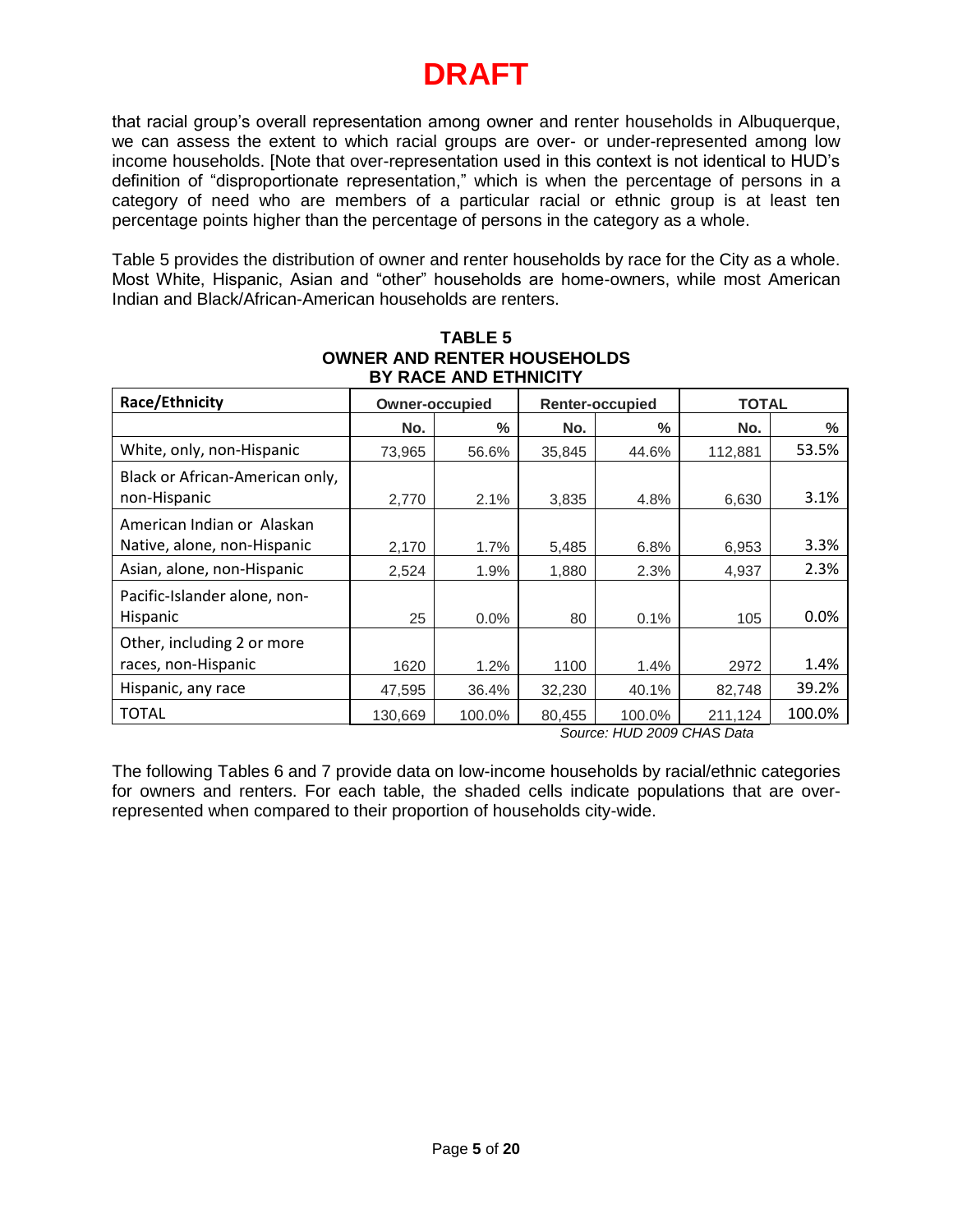| <b>TABLE 6</b>                             |
|--------------------------------------------|
| <b>OWNER HOUSEHOLDS</b>                    |
| BY LOW-INCOME CATEGORY, RACE AND ETHNICITY |

|                                                       | <30% AMI  |        |           | 31-50% AMI |        | 51-80% AMI | <b>Total Low</b><br><b>Income</b> |        |
|-------------------------------------------------------|-----------|--------|-----------|------------|--------|------------|-----------------------------------|--------|
| <b>Race/Ethnicity</b>                                 | <b>No</b> | %      | <b>No</b> | %          | No.    | %          | No.                               | %      |
| White, non-Hispanic                                   | 2,880     | 41.9%  | 4,605     | 44.7%      | 8,735  | 44.4%      | 16,220                            | 44.0%  |
| <b>Black or African-</b><br>American, non-Hispanic    | 255       | 3.7%   | 110       | 1.1%       | 449    | 2.3%       | 814                               | 2.2%   |
| American Indian or<br>Alaska Native, non-<br>Hispanic | 85        | 1.2%   | 260       | 2.5%       | 215    | 1.1%       | 560                               | 1.5%   |
| Asian, non-Hispanic                                   | 44        | 0.6%   | 250       | 2.4%       | 395    | 2.0%       | 689                               | 1.9%   |
| Other (including multiple)<br>races), non-Hispanic    | 60        | 0.9%   | 105       | 1.0%       | 210    | 1.1%       | 375                               | 1.0%   |
| Hispanic (any race)                                   | 3,555     | 51.7%  | 4,970     | 48.3%      | 9,680  | 49.2%      | 18,205                            | 49.4%  |
| <b>Total Per Income</b><br>Category                   | 6,879     | 100.0% | 10,300    | 100.0%     | 19,684 | 100.0%     | 36,863                            | 100.0% |

Among owner households, Hispanic households not only account for the greatest number of low-income households in all income categories, but they are also over-represented in all lowincome categories. Black or African-American owner households contribute the second largest number of low-income households, and are over-represented as well, particularly in the extremely low income category. American Indian owners households are over-represented in low-households, most notably, along with Asian owner households, in the very low (31-50% AMI) income category.

|                                                       |        | $<$ 30% AMI | 31-50% AMI<br>51-80% AMI |        |        | <b>Total Low</b><br><b>Income</b> |        |        |
|-------------------------------------------------------|--------|-------------|--------------------------|--------|--------|-----------------------------------|--------|--------|
| <b>Race/Ethnicity</b>                                 | No     | %           | <b>No</b>                | %      | No.    | ℅                                 | No.    | %      |
| White, non-Hispanic                                   | 6,850  | 37.5%       | 5,845                    | 40.9%  | 8,375  | 43.5%                             | 21,070 | 40.6%  |
| <b>Black or African-</b><br>American, non-Hispanic    | 1,290  | 7.1%        | 410                      | 2.9%   | 700    | 3.6%                              | 2,400  | 4.6%   |
| American Indian or<br>Alaska Native, non-<br>Hispanic | 945    | 5.2%        | 1,045                    | 7.3%   | 1,475  | 7.7%                              | 3,465  | 6.7%   |
| Asian, non-Hispanic                                   | 255    | 1.4%        | 340                      | 2.4%   | 535    | 2.8%                              | 1,130  | 2.2%   |
| Other (including multiple)<br>races), non-Hispanic    | 265    | 1.4%        | 200                      | 1.4%   | 315    | 1.6%                              | 780    | 1.5%   |
| Hispanic (any race)                                   | 8,685  | 47.5%       | 6,460                    | 45.2%  | 7,850  | 40.8%                             | 22,995 | 44.4%  |
| <b>Total Per Income</b><br>Category                   | 18,290 | 100.0%      | 14,300                   | 100.0% | 19,250 | 100.0%                            | 51,840 | 100.0% |

**TABLE 7 RENTER HOUSEHOLDS BY LOW-INCOME CATEGORY, RACE AND ETHNICITY**

Among renter households, Hispanic households again contribute the largest numbers of low-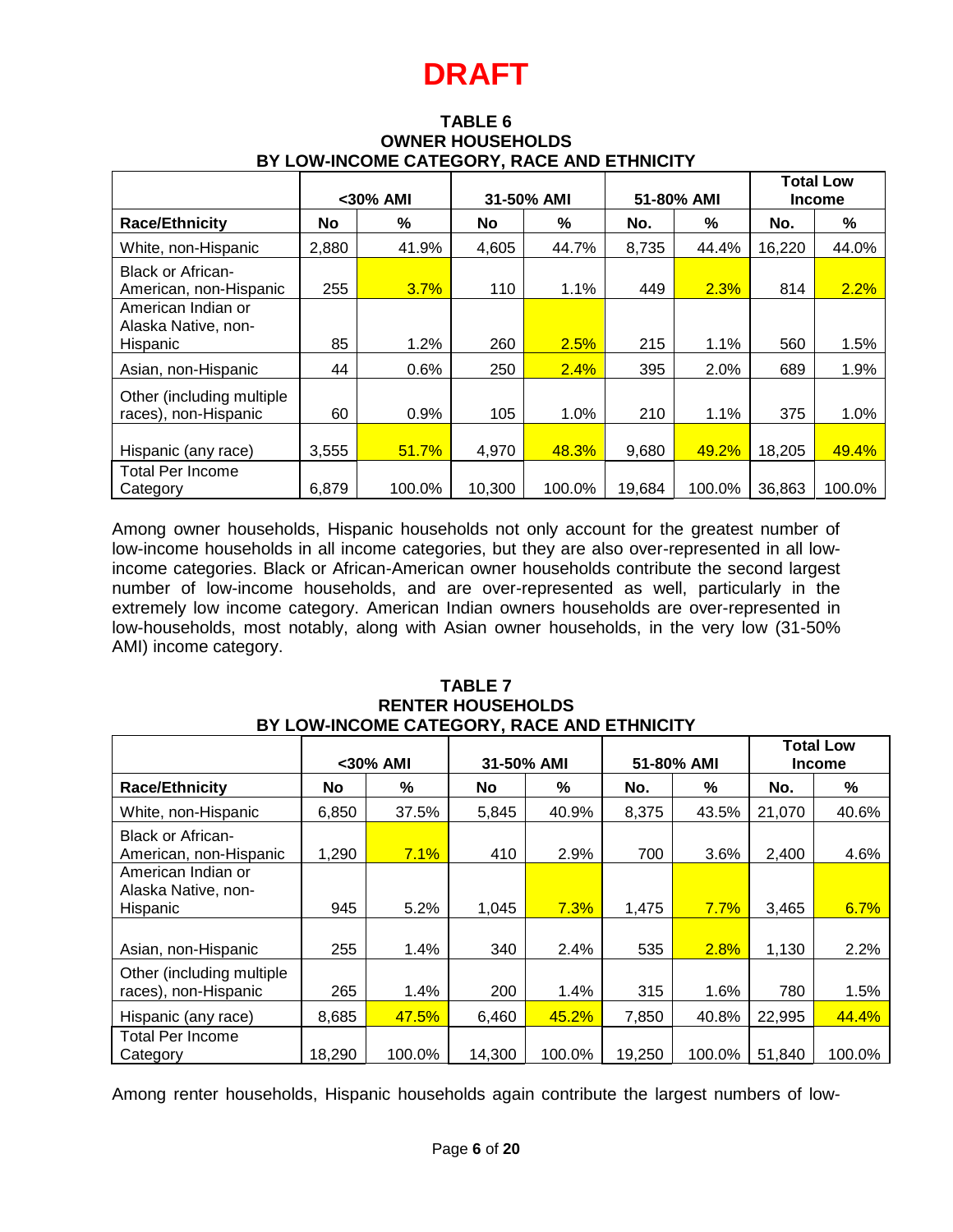income households and are over-represented, particularly in the extremely low and very low income categories. While almost as many White renter households are in the low income categories, they are under-represented among these households, based on their share of the city-wide renter population.

American Indian renter households are over-represented in the very low and low income categories. Nearly as many African American renter households are low income, with nearly half clustered in the extremely low income category. Asian renter households are also overrepresented, albeit in the top low-income category.

#### **HOUSEHOLD TYPE: FAMILY COMPOSITION AND AGE OF HOUSEHOLDER**

HUD also prepared tables identifying households in Albuquerque by specific characteristics and income level. The characteristics are household size (large families with more than 5 persons and small families with fewer than five persons), elderly households, and households with children under six. These figures provide some background for assessing the extent and degree of need among these populations.

|                                                                      | $0 - 30%$    | >30-50%      | >50-80%      |
|----------------------------------------------------------------------|--------------|--------------|--------------|
|                                                                      | <b>HAMFI</b> | <b>HAMFI</b> | <b>HAMFI</b> |
| <b>Small Family</b><br>Households                                    | 8,160        | 8,205        | 13,885       |
| Large Family<br>Households                                           | 1,590        | 1,650        | 3,005        |
| Household contains<br>at least one person<br>62-74 years of age      | 3,265        | 3,200        | 5,025        |
| Household contains<br>at least one person<br>age 75 or older         | 3,075        | 3,715        | 5,070        |
| Households with<br>one or more<br>children 6 years old<br>or younger | 5,995        | 4,400        | 7,630        |

#### **TABLE 8 ALBUQUERQUE HOUSEHOLDS BY LOW INCOME CATEGORY AND TYPE**

*Source: HUD IDIS Template Tables*

## **HOUSING NEEDS PER CHAS TABLES**

HUD has provided a set of data for jurisdictions to use in preparing their housing needs analyses. This data is based upon an analysis of the 2005-2009 ACS Five-Year average data and provides breakdowns not directly available from the Census or ACS data. According to the CHAS statistics provided by HUD there were 213,330 total occupied housing units in Albuquerque. Citywide 61.3 percent of these units (131,330) were owner occupied, while 38.7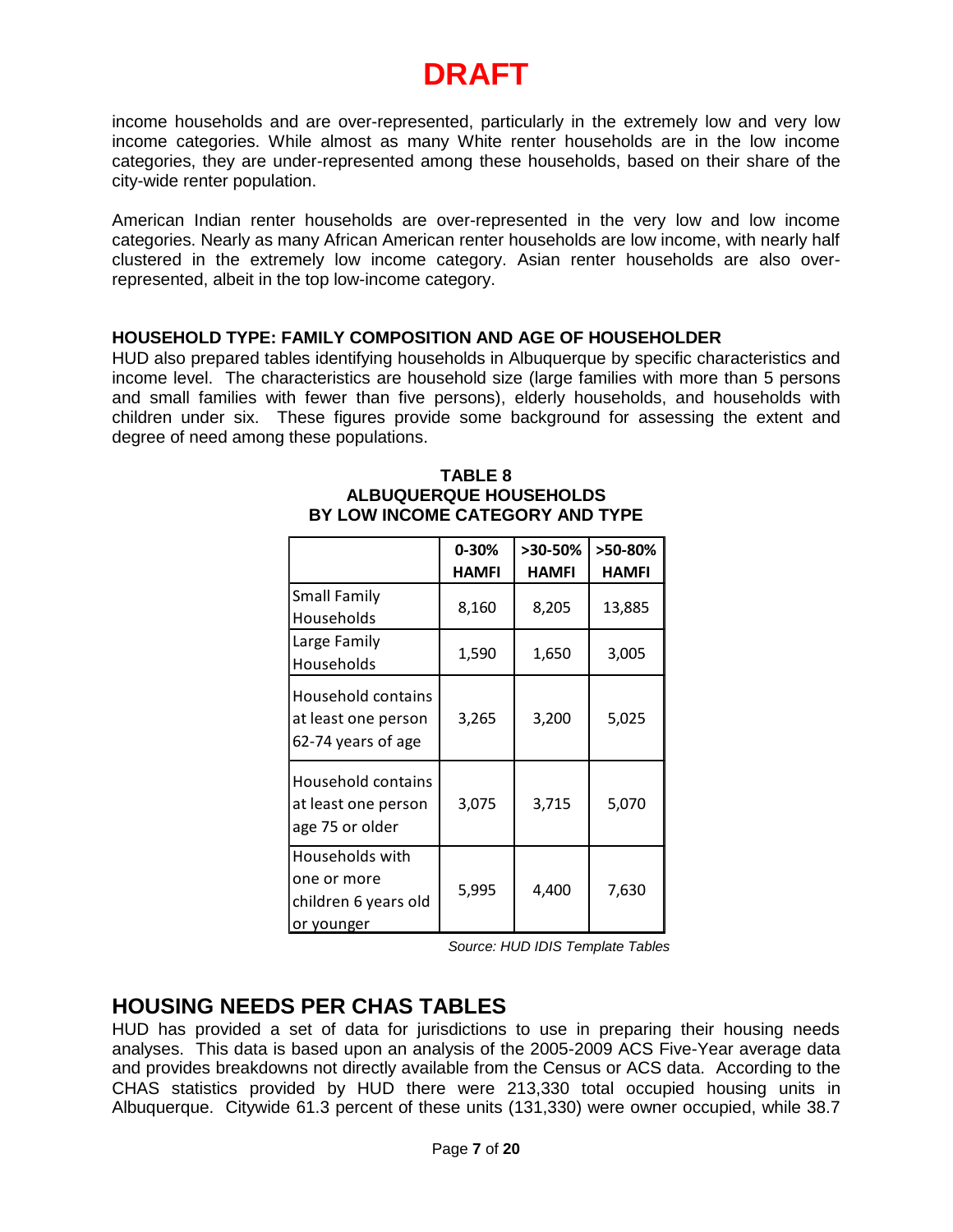percent (82,590) were renter occupied. These numbers will be used as the basis for the tables, comparisons and calculations shown in the following analyses unless otherwise noted.

The CHAS data do not provide racial and ethnicity data in the same manner as the Census Bureau and direct comparisons of categories will not be completely accurate. Also, the HUD data focuses on households (with an average size of 2.4 persons in Albuquerque) while the Census Bureau data focuses on persons. However, to provide some gauge of impact of the various housing problems, some comparisons between HUD and Census Bureau statistics will be made.

### **HOUSING PROBLEMS DEFINED**

HUD has identified four housing problems, which are 1) overcrowding, 2) lacks complete kitchen, 3) lacks complete plumbing, or 4) cost burden. Overcrowding means that there is more than one person per room living in a housing unit. The lack of complete kitchen or lack of plumbing is self-apparent.

When households spend too much of their incomes on housing, they are considered to be "cost burdened" or "severely cost burdened." HUD has determined that households should spend no more than 30% of their incomes on housing. Using definitions established by HUD, cost burden is calculated as gross housing costs, including utility costs, as a percentage of gross income. Households that pay more than 30% of their incomes on housing are considered cost burdened; households that pay more than 50% of their incomes are considered to be severely cost burdened. Cost burdened households will find it difficult to meet all household needs; severely cost burdened households may in danger of homelessness.

The following table, based upon CHAS data shows that the greatest problem in Albuquerque is cost burden. Though there are instances of incomplete facilities and overcrowding, 93 percent of problems relate to cost burden.

| Lacking complete<br>plumbing or kitchen<br>facilities                                                     | 660    |
|-----------------------------------------------------------------------------------------------------------|--------|
| With more than 1.5<br>persons per room, none<br>of the needs above                                        | 945    |
| With more than 1 but less<br>than or equal to 1.5<br>persons per room, none<br>of the needs above         | 2.495  |
| With housing cost burden<br>greater than 30% but less<br>than or equal to 50%,<br>none of the needs above | 26,630 |
| With housing cost burden<br>greater than 50%, none of<br>the needs above                                  | 28,275 |
| Total                                                                                                     | 59,005 |

#### **TABLE 9 HOUSING PROBLEMS BY TYPE**

*Source: HUD 2009 CHAS Data*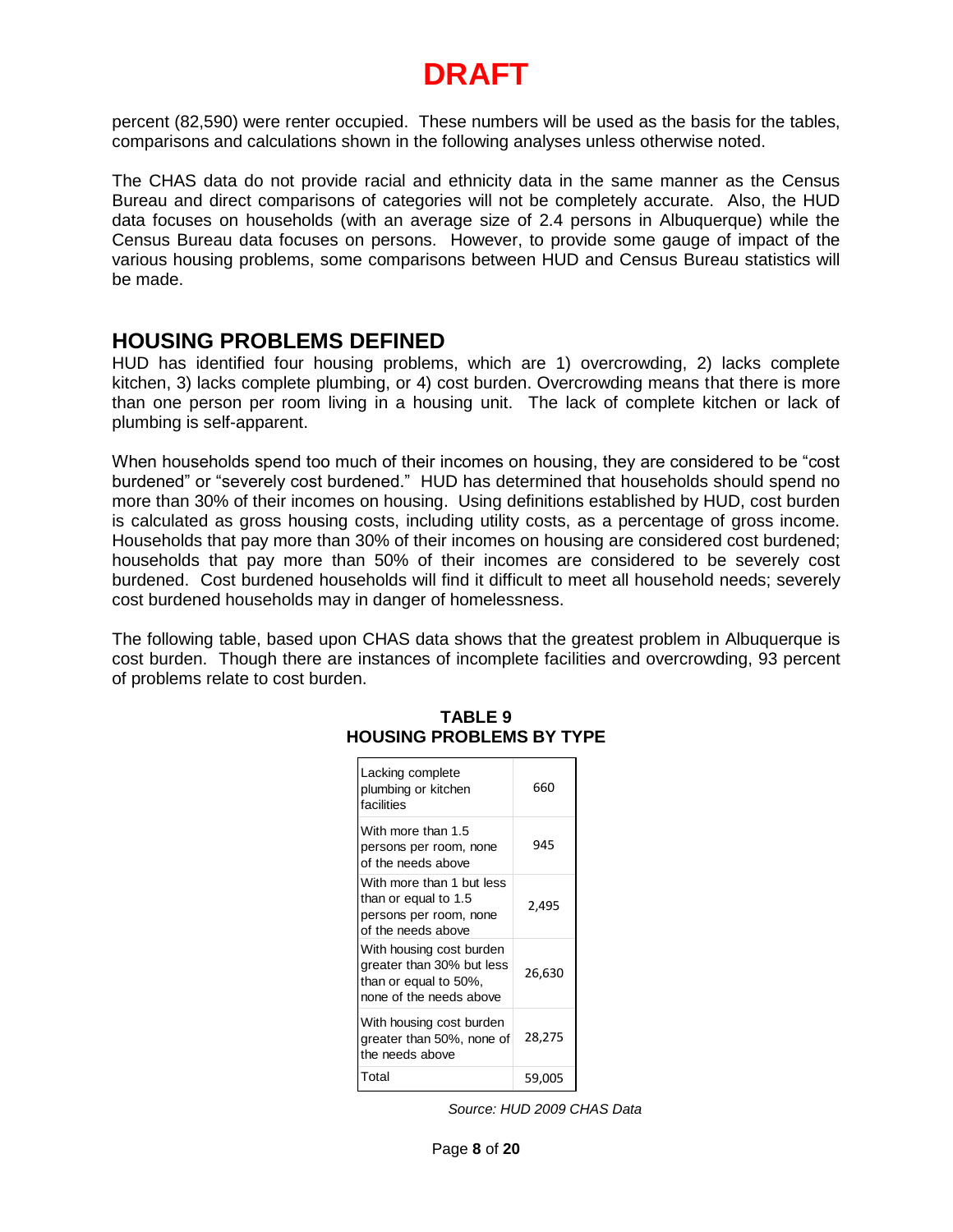## **HOUSING PROBLEMS BY RACE AND INCOME**

As discussed on above (page 4), the relative housing status of the various racial and ethnic groups comprising Albuquerque's households is a point of concern in determining priorities for HUD program planning. It is important to examine housing problems both in terms of the numbers of households with housing problems who identify with the various racial/ethnic groups as well as the proportion of these households who experience housing problems. By comparing the percentage distribution of households by race in the tables below to that racial group's overall representation among households in Albuquerque, we can assess the extent to which racial groups are over- or under-represented among households with housing problems. Please refer to Table 5 for the distribution of owner and renter households by race for the City as a whole.

### **OWNER HOUSING UNITS WITH PROBLEMS BY RACE AND INCOME**

The table below show the number of low-income owner housing units with any of the four housing problems. The figures do not identify the specific housing problem reported, only that has "one or more of the four housing unit problems." Disproportionate need is indicated by yellow highlighting, and over representation is indicated by blue highlighting.

#### **TABLE 10**

#### **OWNER HOUSING UNITS WITH HOUSING PROBLEMS BY INCOME CATEGORY**

| NUMBER OF LOW-INCOME OWNER HOUSING UNITS WITH HOUSING PROBLEMS |              |             |            |            |              |                  |               |           |  |  |
|----------------------------------------------------------------|--------------|-------------|------------|------------|--------------|------------------|---------------|-----------|--|--|
|                                                                |              | $<$ 30% AMI | 31-50% AMI | 51-80% AMI | <b>TOTAL</b> | % w/<br>Problems | HH by<br>Race | % of Pop. |  |  |
| White alone, non-Hispanic                                      |              | 2465        | 3000       | 4460       | 9925         | 43.4%            | 73,965        | 56.6%     |  |  |
| Black or African-American alone, non-Hispanic                  |              | 230         | 70         | 345        | 645          | 2.8%             | 2,770         | 2.1%      |  |  |
| Asian alone, non-Hispanic                                      |              | 40          | 135        | 245        | 420          | 1.8%             | 2,524         | 1.9%      |  |  |
| American Indian or Alaska Native alone, non-Hispanic           |              | 70          | 185        | 100        | 355          | 1.6%             | 2,170         | 1.7%      |  |  |
| Pacific Islander alone, non-Hispanic                           |              |             |            |            |              | 0.0%             | 25            | 0.0%      |  |  |
| Hispanic, any race                                             |              | 2975        | 2955       | 5335       | 11265        | 49.3%            | 47,595        | 36.4%     |  |  |
| Other (including multiple races, non-Hispanic)                 |              | 60          | 80         | 120        | 260          | 1.1%             | 1,620         | 1.2%      |  |  |
|                                                                | <b>TOTAL</b> | 5840        | 6425       | 10605      | 22870        |                  | 130,669       |           |  |  |

*Source: HUD 2009 CHAS Data*

 $-30\%$  AMI 31-50% AMI 51-80% AMI TOTAL  $\frac{\% w}{\%$ <br>  $2465$  3000 4460 9925 a3.4<br>  $230$  70 345 645 2.8<br>  $40$  135<br>  $70$  345 420 1.85<br>  $70$  185 400 60 5<br>  $2975$  29555 5333 11265 **49.3**<br>  $60$  80 80 120 0 0 0 0<br>  $2975$   $2955$  5 Almost one-half of the owner units reporting problems are concentrated in the 51-80% AMI category and the number of reported problems increases with the income level. Hispanics reported the greatest number of problems in both the extremely low- and low-income groups, and were very close to the number reported by Whites in the very low- group. That Hispanics and Whites should report the greatest numbers of problems is in part due to the relatively small percentages of households in the other racial and ethnic groups in the City. However, the percentage of Hispanic owners reporting problems is higher than their 36.4 percent of the population, and the percentage of White owners reporting problems is lower than their 56.6 percent of the population.

### **RENTER HOUSING UNITS WITH PROBLEMS**

The situation for renter households is different in terms of the income level reporting the most problems, as Table 11 below demonstrates.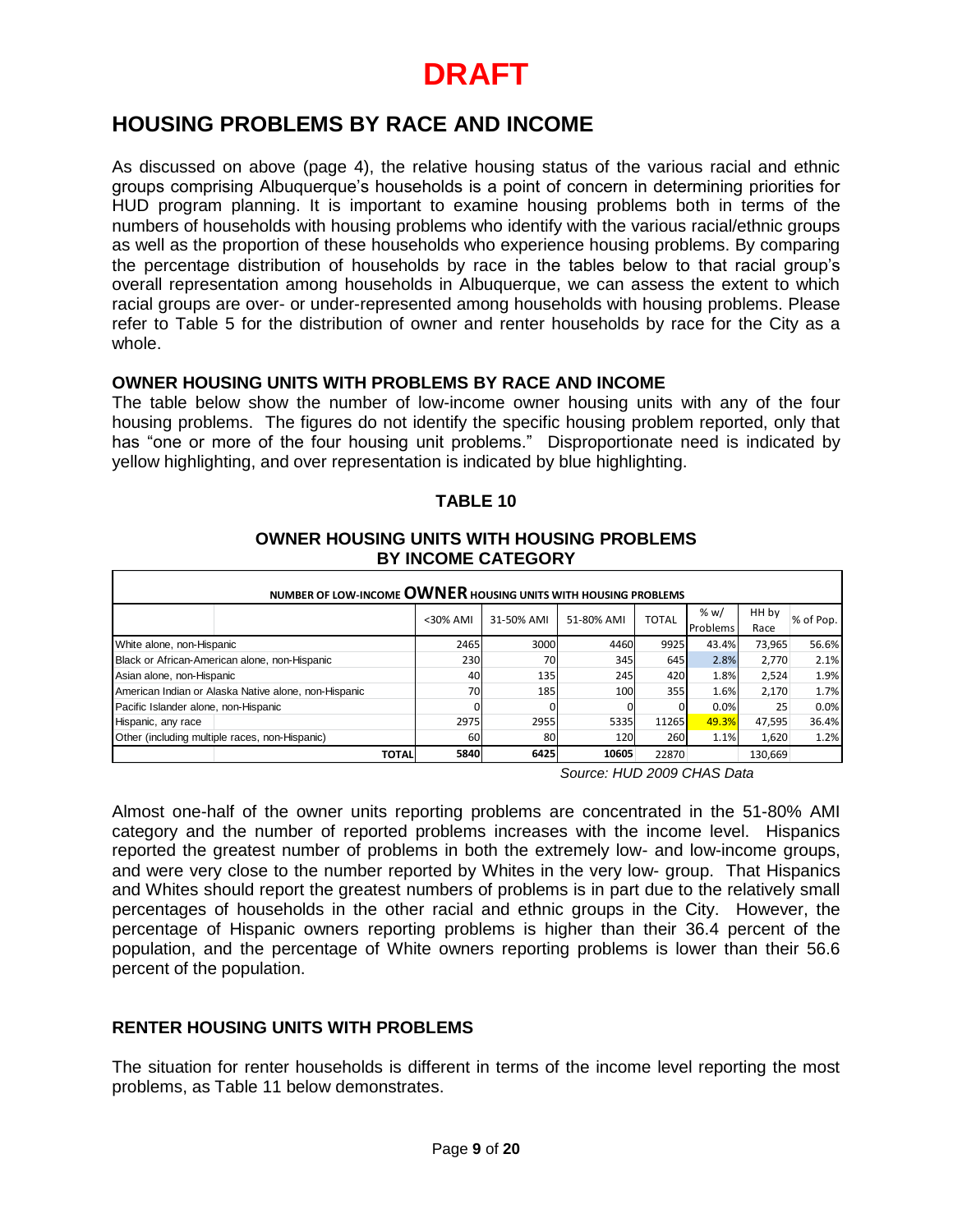#### **TABLE 11 RENTER HOUSING UNITS WITH HOUSING PROBLEMS BY INCOME CATEGORY**

| NUMBER OF LOW-INCOME RENTER HOUSING UNITS WITH HOUSING PROBLEMS                                                                                                                                                                                                                                                                                                                    |               |            |                                                         |              |                            |               |           |  |
|------------------------------------------------------------------------------------------------------------------------------------------------------------------------------------------------------------------------------------------------------------------------------------------------------------------------------------------------------------------------------------|---------------|------------|---------------------------------------------------------|--------------|----------------------------|---------------|-----------|--|
|                                                                                                                                                                                                                                                                                                                                                                                    | <30% AMI      | 31-50% AMI | 51-80% AMI                                              | <b>TOTAL</b> | % w/<br>Problems           | HH by<br>Race | % of Pop. |  |
| White alone, non-Hispanic                                                                                                                                                                                                                                                                                                                                                          | 6095          | 4900       | 3700                                                    | 14695        | 40.7%                      | 35,845        | 44.6%     |  |
| Black or African-American alone, non-Hispanic                                                                                                                                                                                                                                                                                                                                      | 1200          | 360        | 325                                                     | 1885         | 5.2%                       | 3,835         | 4.8%      |  |
| Asian alone, non-Hispanic                                                                                                                                                                                                                                                                                                                                                          | 205           | 230        | 115                                                     | 550          | 1.5%                       | 1,880         | 2.3%      |  |
| American Indian or Alaska Native alone, non-Hispanic                                                                                                                                                                                                                                                                                                                               | 865           | 900        | 670                                                     | 2435         | 6.7%                       | 5,485         | 6.8%      |  |
| Pacific Islander alone, non-Hispanic                                                                                                                                                                                                                                                                                                                                               | 0             | 0          | 0                                                       | 0            | 0.0%                       | 80            | 0.1%      |  |
| Hispanic, any race                                                                                                                                                                                                                                                                                                                                                                 | 7525          | 5310       | 3300                                                    | 16135        | 44.6%                      | 32,230        | 40.1%     |  |
| Other (including multiple races, non-Hispanic)                                                                                                                                                                                                                                                                                                                                     | 185           | 170        | 85                                                      | 440          | 1.2%                       | 1,100         | 1.4%      |  |
| The extremely low-income households reported the greatest number of problems, (44.5%), and                                                                                                                                                                                                                                                                                         |               |            |                                                         |              | Source: HUD 2009 CHAS Data |               |           |  |
| the number of reported problems declined as the income level increased. The number of<br>African-Americans reporting problems is significant, and out of proportion to their percentage of<br>the population (4.8%). Hispanics still reported the greatest number and highest percentage of<br>problems overall.                                                                   |               |            |                                                         |              |                            |               |           |  |
| These figures show that there is a significant portion of the low-income population that faces<br>housing problems, and that the extremely low-income households face the greatest number of<br>problems. The situation for the extremely low-income households is especially precarious as an<br>illness, accident or job loss could threaten these households with homelessness. |               |            |                                                         |              |                            |               |           |  |
| Hispanic households reported the greatest number of problems - 49.3 percent of owner and<br>44.6 percent of renter problems.<br>greatest number of problems as opposed to extremely low-income (<30% AMI) renters reporting<br>the greatest number of problems.                                                                                                                    |               |            | However, low-income (51-80% AMI) owners reported in the |              |                            |               |           |  |
| <b>SEVERE HOUSING PROBLEMS</b>                                                                                                                                                                                                                                                                                                                                                     |               |            |                                                         |              |                            |               |           |  |
| SEVERE OWNER HOUSING NEEDS BY RACE/ETHNICITY<br>The HUD CHAS data also presents data on those housing units and households with severe<br>problems, focusing on severely overcrowded and severely cost burdened households.<br>The<br>tables below present this data.                                                                                                              |               |            |                                                         |              |                            |               |           |  |
|                                                                                                                                                                                                                                                                                                                                                                                    |               |            |                                                         |              |                            |               |           |  |
|                                                                                                                                                                                                                                                                                                                                                                                    |               |            |                                                         |              |                            |               |           |  |
|                                                                                                                                                                                                                                                                                                                                                                                    | Page 10 of 20 |            |                                                         |              |                            |               |           |  |

#### *Source: HUD 2009 CHAS Data*

## **SEVERE HOUSING PROBLEMS**

### **SEVERE OWNER HOUSING NEEDS BY RACE/ETHNICITY**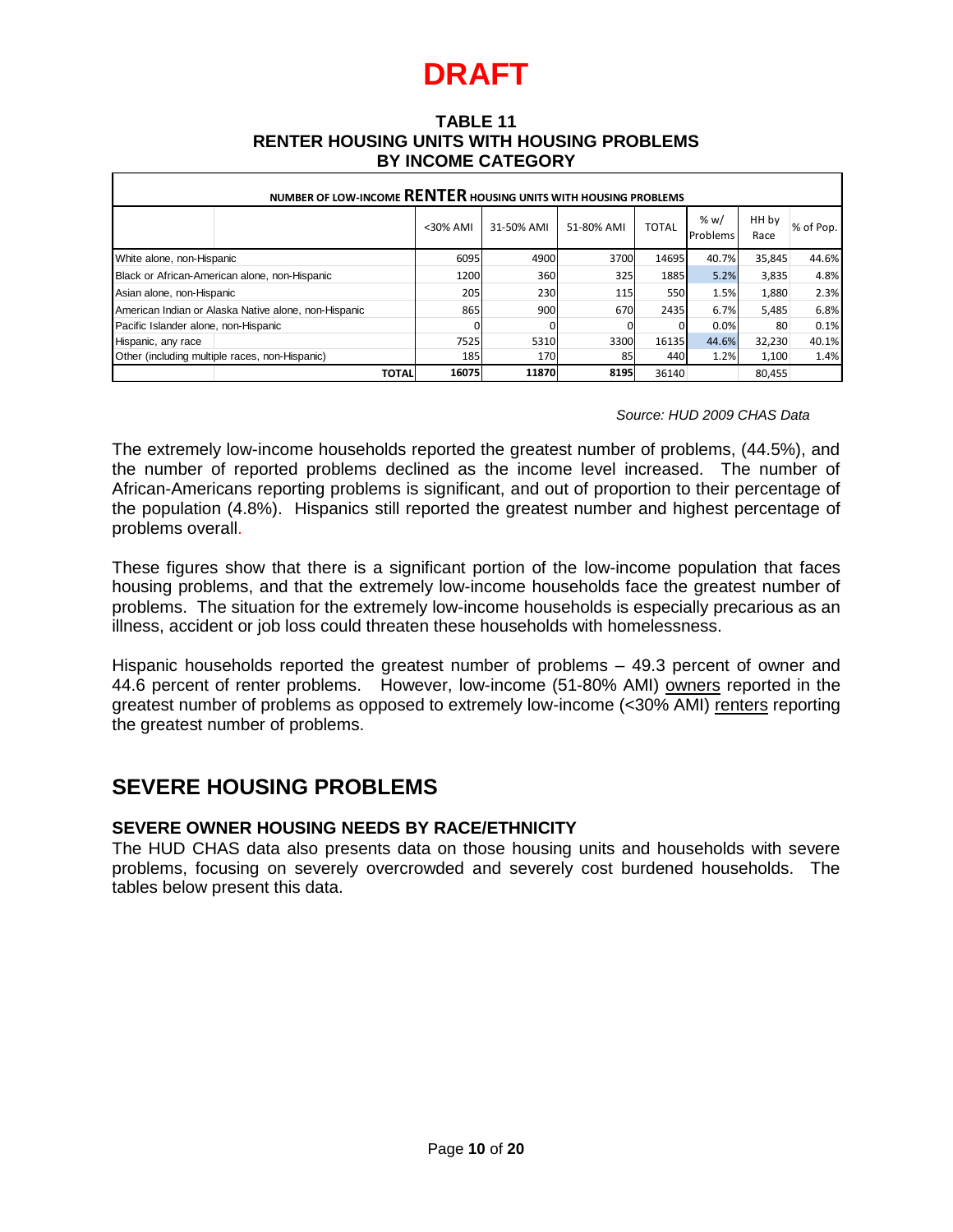#### **TABLE 12 OWNER HOUSING UNITS WITH SEVERE HOUSING PROBLEMS BY INCOME CATEGORY**

| NUMBER OF LOW-INCOME OWNER HOUSEHOLDS W/SEVERE HOUSING PROBLEMS |              |             |            |            |                  |           |               |           |
|-----------------------------------------------------------------|--------------|-------------|------------|------------|------------------|-----------|---------------|-----------|
|                                                                 |              | $<$ 30% AMI | 31-50% AMI | 51-80% AMI | <b>TOTAL</b>     | % by Race | HH by<br>Race | % of Pop. |
| White alone, non-Hispanic                                       |              | 2085        | 1895       | 1525       | 5505             | 44.3%     | 73,965        | 56.6%     |
| Black or African-American alone, non-Hispanic                   |              | 190         | 40         | 85         | 315 <sup>1</sup> | 2.5%      | 2,770         | 2.1%      |
| Asian alone, non-Hispanic                                       |              | 40          | 60         | 85         | 185              | 1.5%      | 2,524         | 1.9%      |
| American Indian or Alaska Native alone, non-Hispanic            |              | 55          | 65         | 25         | 145              | 1.2%      | 2,170         | 1.7%      |
| Pacific Islander alone, non-Hispanic                            |              |             |            |            |                  | 0.0%      | 25            | 0.0%      |
| Hispanic, any race                                              |              | 2430        | 2040       | 1640       | 6110             | 49.2%     | 47,595        | 36.4%     |
| Other (including multiple races, non-Hispanic)                  |              | 60          | 60         | 40         | 160              | 1.3%      | 1,620         | 1.2%      |
|                                                                 | <b>TOTAL</b> | 4860        | 4160       | 3400       | 12420            |           | 130.669       |           |

### **TABLE 13**

### **RENTER HOUSING UNITS WITH SEVERE HOUSING PROBLEMS BY INCOME CATEGORY**

|                                                                                                                                                                                                                                                                                                                                                                                                                                                                                                                                                                                                                                                                                                                                                                          | <30% AMI | 31-50% AMI    | 51-80% AMI | <b>TOTAL</b> | % by Race                  | HH by<br>Race | % of Pop. |  |
|--------------------------------------------------------------------------------------------------------------------------------------------------------------------------------------------------------------------------------------------------------------------------------------------------------------------------------------------------------------------------------------------------------------------------------------------------------------------------------------------------------------------------------------------------------------------------------------------------------------------------------------------------------------------------------------------------------------------------------------------------------------------------|----------|---------------|------------|--------------|----------------------------|---------------|-----------|--|
| White alone, non-Hispanic                                                                                                                                                                                                                                                                                                                                                                                                                                                                                                                                                                                                                                                                                                                                                | 2085     | 1895          | 1525       | 5505         | 44.3%                      | 73,965        | 56.6%     |  |
| Black or African-American alone, non-Hispanic                                                                                                                                                                                                                                                                                                                                                                                                                                                                                                                                                                                                                                                                                                                            | 190      | 40            | 85         | 315          | 2.5%                       | 2,770         | 2.1%      |  |
| Asian alone, non-Hispanic                                                                                                                                                                                                                                                                                                                                                                                                                                                                                                                                                                                                                                                                                                                                                | 40       | 60            | 85         | 185          | 1.5%                       | 2,524         | 1.9%      |  |
| American Indian or Alaska Native alone, non-Hispanic                                                                                                                                                                                                                                                                                                                                                                                                                                                                                                                                                                                                                                                                                                                     | 55       | 65            | 25         | 145          | 1.2%                       | 2,170         | 1.7%      |  |
| Pacific Islander alone, non-Hispanic                                                                                                                                                                                                                                                                                                                                                                                                                                                                                                                                                                                                                                                                                                                                     | 0        | C             | 0          | 0            | 0.0%                       | 25            | 0.0%      |  |
| Hispanic, any race                                                                                                                                                                                                                                                                                                                                                                                                                                                                                                                                                                                                                                                                                                                                                       | 2430     | 2040          | 1640       | 6110         | 49.2%                      | 47,595        | 36.4%     |  |
| Other (including multiple races, non-Hispanic)                                                                                                                                                                                                                                                                                                                                                                                                                                                                                                                                                                                                                                                                                                                           | 60       | 60            | 40         | 160          | 1.3%                       | 1,620         | 1.2%      |  |
| <b>TOTAL</b>                                                                                                                                                                                                                                                                                                                                                                                                                                                                                                                                                                                                                                                                                                                                                             | 4860     | 4160          | 3400       | 12420        |                            | 130,669       |           |  |
|                                                                                                                                                                                                                                                                                                                                                                                                                                                                                                                                                                                                                                                                                                                                                                          |          |               |            |              | Source: HUD 2009 CHAS Data |               |           |  |
| Comparing the number of problem units in this table with the preceding owner table (Table 9)<br>shows that 54.3 percent of housing problems are severe. In the case of serious housing<br>problems, the extremely low-income households report the most problems and the number<br>declines as income rises. Hispanics and Whites still report the greatest number of problems,<br>though Hispanic households are well in excess of their percentage of the population and white<br>households are well under-represented. Both African-Americans and households of other races<br>are also over-represented among households with serious housing problems.<br><b>TABLE 13</b><br><b>RENTER HOUSING UNITS WITH SEVERE HOUSING PROBLEMS</b><br><b>BY INCOME CATEGORY</b> |          |               |            |              |                            |               |           |  |
| NUMBER OF LOW-INCOME RENTER HOUSEHOLDS W/SEVERE HOUSING PROBLEMS                                                                                                                                                                                                                                                                                                                                                                                                                                                                                                                                                                                                                                                                                                         |          |               |            |              |                            |               |           |  |
|                                                                                                                                                                                                                                                                                                                                                                                                                                                                                                                                                                                                                                                                                                                                                                          | <30% AMI | 31-50% AMI    | 51-80% AMI | <b>TOTAL</b> | % by Race                  | HH by<br>Race | % of Pop. |  |
| White alone, non-Hispanic                                                                                                                                                                                                                                                                                                                                                                                                                                                                                                                                                                                                                                                                                                                                                | 5475     | 1770          | 585        | 7830         | 39.2%                      | 35,845        | 44.6%     |  |
| Black or African-American alone, non-Hispanic                                                                                                                                                                                                                                                                                                                                                                                                                                                                                                                                                                                                                                                                                                                            | 1020     | 170           | 90         | 1280         | 6.4%                       | 3,835         | 4.8%      |  |
| Asian alone, non-Hispanic                                                                                                                                                                                                                                                                                                                                                                                                                                                                                                                                                                                                                                                                                                                                                | 185      | 120           | 15         | 320          | 1.6%                       | 1,880         | 2.3%      |  |
|                                                                                                                                                                                                                                                                                                                                                                                                                                                                                                                                                                                                                                                                                                                                                                          | 740      | 225           | 160        |              |                            |               |           |  |
| American Indian or Alaska Native alone, non-Hispanic                                                                                                                                                                                                                                                                                                                                                                                                                                                                                                                                                                                                                                                                                                                     |          | $\Omega$      |            | 1125         | 5.6%                       | 5,485         | 6.8%      |  |
| Pacific Islander alone, non-Hispanic                                                                                                                                                                                                                                                                                                                                                                                                                                                                                                                                                                                                                                                                                                                                     | 0        |               | $\Omega$   | $\mathbf 0$  | 0.0%                       | 80            | 0.1%      |  |
| Hispanic, any race                                                                                                                                                                                                                                                                                                                                                                                                                                                                                                                                                                                                                                                                                                                                                       | 6280     | 1885          | 965        | 9130         | 45.7%                      | 32,230        | 40.1%     |  |
| Other (including multiple races, non-Hispanic)                                                                                                                                                                                                                                                                                                                                                                                                                                                                                                                                                                                                                                                                                                                           | 145      | 135           | 0          | 280          | 1.4%                       | 1,100         | 1.4%      |  |
| <b>TOTAL</b>                                                                                                                                                                                                                                                                                                                                                                                                                                                                                                                                                                                                                                                                                                                                                             | 13845    | 4305          | 1815       | 19965        |                            | 80.455        |           |  |
| The situation is all the more difficult for renters. Overall 55.2 percent of housing problems are<br>severe, but for the extremely low income households, 86.1 percent of the problems are severe.<br>Among African-Americans in this income group, 85.0 percent of problems are severe, and the<br>percentage of problems reported by African-American households are in excess of their<br>presence in the City (4.8%). As before, Hispanic and White renters report the greatest number<br>of problems, though the percentage of problems reported by White households is well below the<br>group's presence in the City and the percentage of problems reported by Hispanics is five<br>percent above its portion of the population.                                 |          |               |            |              | Source: HUD 2009 CHAS Data |               |           |  |
|                                                                                                                                                                                                                                                                                                                                                                                                                                                                                                                                                                                                                                                                                                                                                                          |          | Page 11 of 20 |            |              |                            |               |           |  |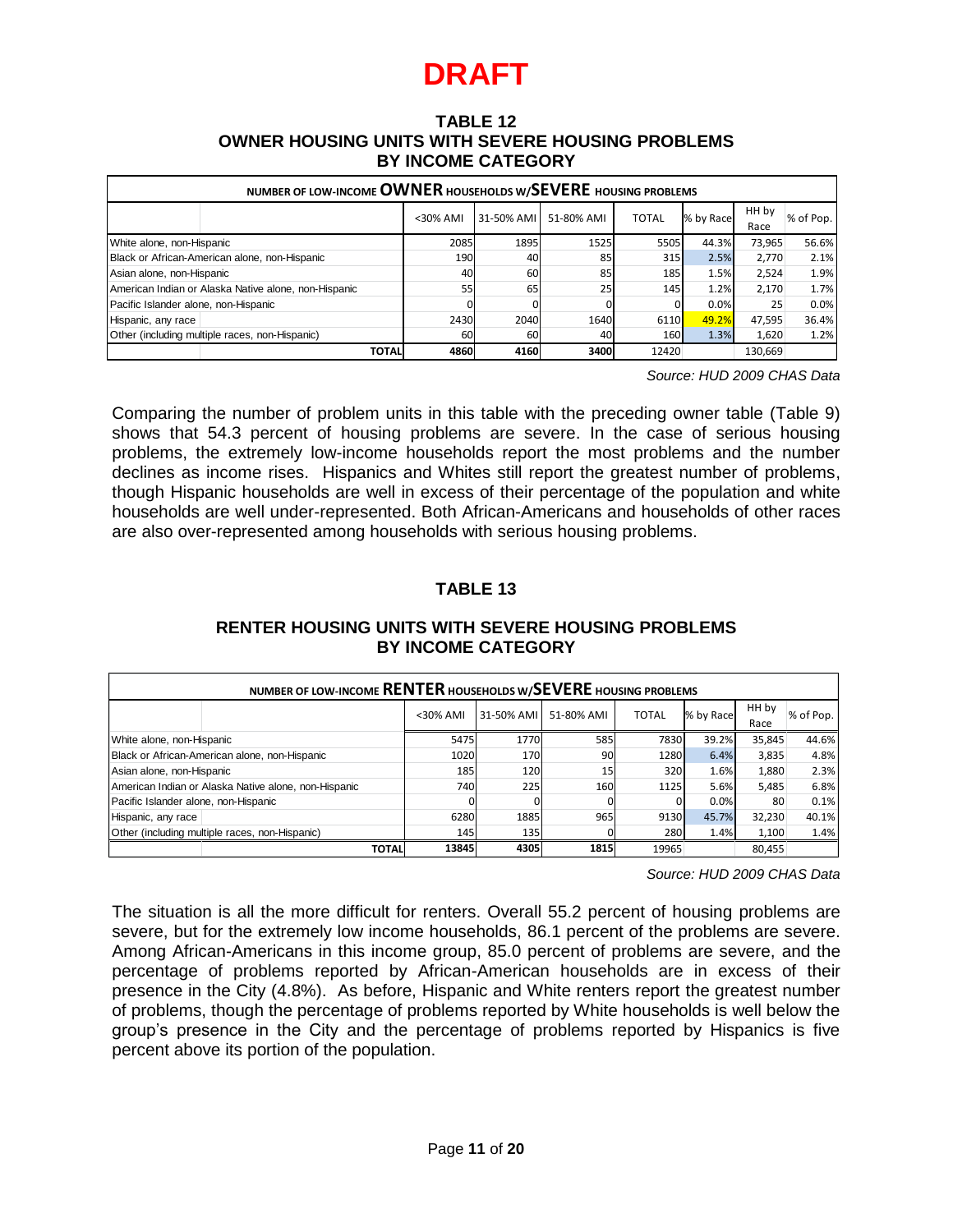#### **HOUSING NEEDS BY FAMILY TYPE**

The following Table 12 shows the number of households reporting housing problems by household types, that is, large households (5+ persons), and small (four persons and under). HUD also provided data on single-parent households.

#### **TABLE 14 HOUSING UNITS WITH SERIOUS HOUSING PROBLEMS BY HOUSING TYPE**

| <b>OWNER HOUSING NEEDS BY FAMILY TYPE</b>  |                            |                      |  |  |  |  |
|--------------------------------------------|----------------------------|----------------------|--|--|--|--|
| <b>HOUSEHOLD TYPE</b>                      | Fewer<br>than 5<br>Persons | 5 or More<br>persons |  |  |  |  |
| family, no spouse*                         | 6805                       | 975                  |  |  |  |  |
| married couple family                      | 11035                      | 2730                 |  |  |  |  |
| non-family                                 | 14670                      | 25                   |  |  |  |  |
| <b>TOTAL</b>                               | 32510                      | 3730                 |  |  |  |  |
| <b>Total Owners</b>                        | 120210                     | 11115                |  |  |  |  |
| % with problem                             | 27.0%                      | 33.6%                |  |  |  |  |
| <b>RENTER HOUSING NEEDS BY FAMILY TYPE</b> |                            |                      |  |  |  |  |
| <b>HOUSEHOLD TYPE</b>                      | Fewer<br>than 5<br>Persons | 5 or More<br>persons |  |  |  |  |
| family, no spouse*                         | 8565                       | 1510                 |  |  |  |  |
| married couple family                      | 4780                       | 2435                 |  |  |  |  |
| non-family                                 | 21935                      | 50                   |  |  |  |  |
| <b>TOTAL</b>                               | 35280                      | 3995                 |  |  |  |  |
| <b>Total Renters</b>                       | 76810                      | 5780                 |  |  |  |  |
| % with problem                             | 45.9%                      | 69.1%                |  |  |  |  |

 *Source: HUD 2009 CHAS Data; Swiger Consulting Analysis*

Non-family households clearly have the greatest number of reported problems both among owners and renters. Proportionately, however, the large households have more problems with one-third of large owner households reporting issues and over two-thirds of large family renter households reporting problems.

### **COST BURDEN COST BURDEN BY RACE**

The table below, based upon HUD CHAS 2009 data, shows the numbers and percentage of households with moderate and severe cost burdens by race.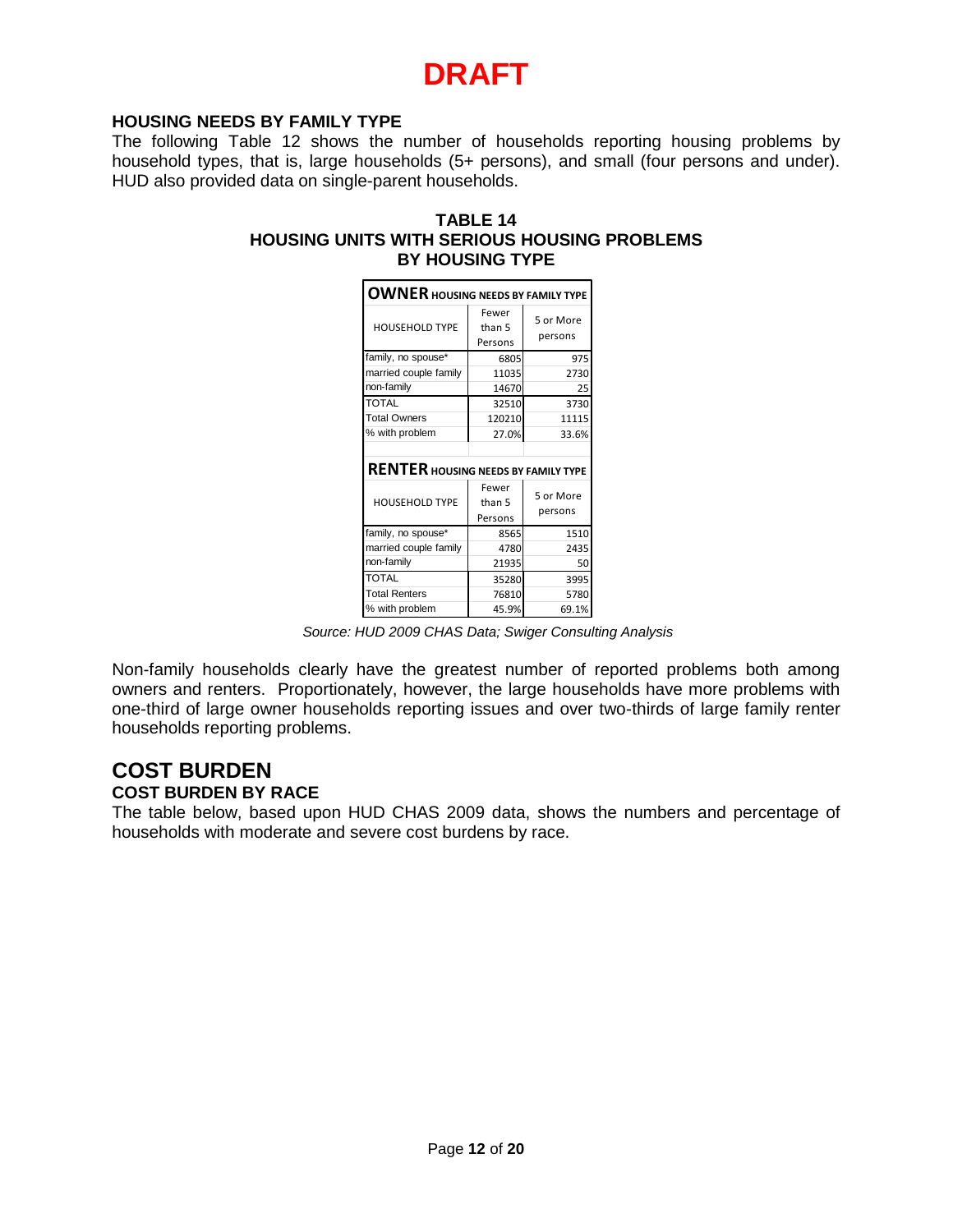| <b>COST BURDENED OWNERS BY RACE</b> |                      |            |                      |            |                       |       |  |  |
|-------------------------------------|----------------------|------------|----------------------|------------|-----------------------|-------|--|--|
|                                     | <b>Moderate Cost</b> |            | <b>Severely Cost</b> |            | HH by Race \% of Pop. |       |  |  |
|                                     | <b>Burdened HH</b>   | % of TOTAL | <b>Burdened HH</b>   | % of TOTAL |                       |       |  |  |
| White alone, non-Hispanic           | 10605                | 49.0%      | 6105                 | 47.2%      | 73,965                | 56.6% |  |  |
| <b>Black or African-American</b>    |                      |            |                      |            |                       |       |  |  |
| alone, non-Hispanic                 | 635                  | 2.9%       | 465                  | 3.6%       | 2,770                 | 2.1%  |  |  |
| Asian alone, non-Hispanic           | 455                  | 2.1%       | 185                  | 1.4%       | 2,524                 | 1.9%  |  |  |
| American Indian or Alaska           |                      |            |                      |            |                       |       |  |  |
| Native alone, non-Hispanic          | 315                  | 1.5%       | 145                  | 1.1%       | 2,170                 | 1.7%  |  |  |
| Pacific Islander alone, non-        |                      |            |                      |            |                       |       |  |  |
| Hispanic                            | $\Omega$             | 0.0%       | $\Omega$             | 0.0%       | 25                    | 0.0%  |  |  |
| Hispanic, any race                  | 9390                 | 43.4%      | 5850                 | 45.2%      | 47,595                | 36.4% |  |  |
| other (including multiple           |                      |            |                      |            |                       |       |  |  |
| races, non-Hispanic)                | 235                  | 1.1%       | 185                  | 1.4%       | 1,620                 | 1.2%  |  |  |
| <b>TOTAL</b>                        | 21635                |            | 12935                |            | 130.669               |       |  |  |

### **TABLE 15**

 *Source: HUD 2009 CHAS Data*

More owners face a moderate cost burden than a severe cost burden, and, as expected by the City's demographics, Whites and Hispanics have the largest numbers of cost burdened households. African American, Asian and Hispanic homeowners report cost burden in excess of their percentage of the population, and Hispanic, African-American, and Other homeowners report severe cost burden problems in excess of their percentage of the population.

As Table 16 below shows, the number of housing problems among renter households is almost evenly split between those with a moderate cost burden and those with a severe cost burden. Though Whites and Hispanics report the greatest number of problems, the percentage of African-American and Native American households reporting problems is in excess of their proportion of the population. The percentage of African-Americans households reporting severe cost burden is well in excess of that group's percentage of the population, and the percentage of Other households is slightly above its percentage.

| <b>COST BURDENED RENTERS BY RACE</b>                    |                                            |            |                                            |            |                         |       |  |  |
|---------------------------------------------------------|--------------------------------------------|------------|--------------------------------------------|------------|-------------------------|-------|--|--|
|                                                         | <b>Moderate Cost</b><br><b>Burdened HH</b> | % of TOTAL | <b>Severely Cost</b><br><b>Burdened HH</b> | % of TOTAL | HH by Race $\%$ of Pop. |       |  |  |
| White alone, non-Hispanic                               | 8060                                       | 43.8%      | 7730                                       | 42.2%      | 35,845                  | 44.6% |  |  |
| Black or African-American<br>alone, non-Hispanic        | 785                                        | 4.3%       | 1205                                       | 6.6%       | 3,835                   | 4.8%  |  |  |
| Asian alone, non-Hispanic                               | 295                                        | 1.6%       | 255                                        | 1.4%       | 1,880                   | 2.3%  |  |  |
| American Indian or Alaska<br>Native alone, non-Hispanic | 1365                                       | 7.4%       | 845                                        | 4.6%       | 5,485                   | 6.8%  |  |  |
| Pacific Islander alone, non-<br>Hispanic                | 15                                         | 0.1%       | $\Omega$                                   | 0.0%       | 80                      | 0.1%  |  |  |
| Hispanic, any race                                      | 7730                                       | 42.0%      | 7985                                       | 43.6%      | 32,230                  | 40.1% |  |  |
| other (including multiple<br>races, non-Hispanic)       | 155                                        | 0.8%       | 280                                        | 1.5%       | 1,100                   | 1.4%  |  |  |
| TOTAL                                                   | 18405                                      |            | 18300                                      |            | 80,455                  |       |  |  |

**TABLE 16**

*Source: HUD 2009 CHAS Data*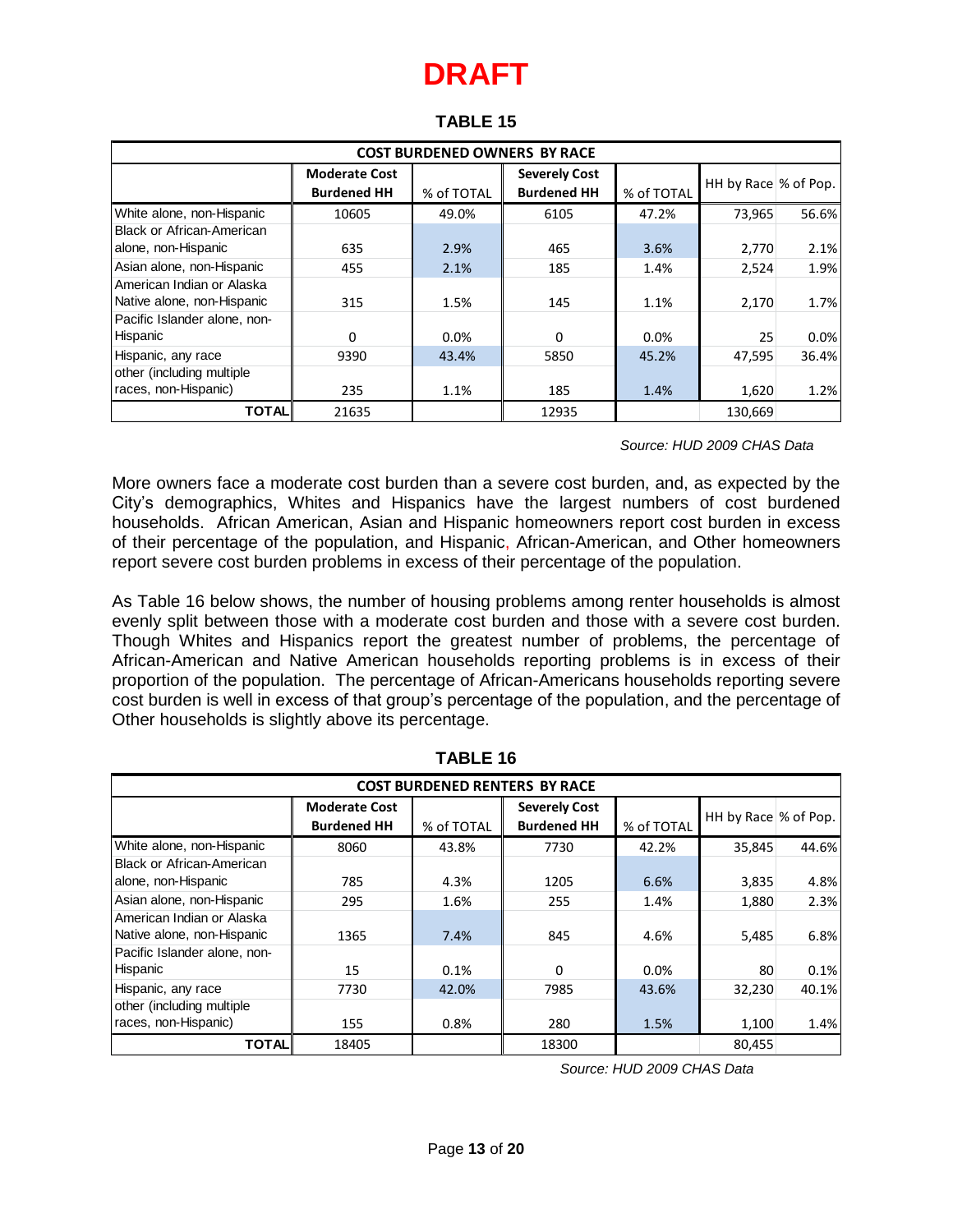The tables from the IDIS template provide data on several specific types of households. The table below shows small, large and elderly renter households cost burdened greater than 30%.

| <b>RENTER HOUSEHOLDS</b>          |              |              |              |  |  |  |  |
|-----------------------------------|--------------|--------------|--------------|--|--|--|--|
|                                   | 0-30%        | >30-50%      | >50-80%      |  |  |  |  |
|                                   | <b>HAMFI</b> | <b>HAMFI</b> | <b>HAMFI</b> |  |  |  |  |
| <b>Small Family</b><br>Households | 8,160        | 8,205        | 13,885       |  |  |  |  |
| Cost Burden<br>>30%               | 5,035        | 4,265        | 2,330        |  |  |  |  |
| Cost Burden<br>> 50%              | 4,365        | 1,255        | 110          |  |  |  |  |
|                                   |              |              |              |  |  |  |  |
| Large Family<br>Households        | 1,590        | 1,650        | 3,005        |  |  |  |  |
| Cost Burden<br>>30%               | 1,090        | 655          | 295          |  |  |  |  |
| Cost Burden<br>> 50%              | 875          | 170          | 0            |  |  |  |  |
|                                   |              |              |              |  |  |  |  |
| Elderly                           | 6,340        | 6,915        | 10,095       |  |  |  |  |
| Cost Burden<br>>30%               | 2,130        | 1,320        | 1,090        |  |  |  |  |
| Cost Burden<br>> 50%              | 1,605        | 495          | 250          |  |  |  |  |

#### **TABLE 17 COST BURDENED RENTER HOUSING UNITS BY HOUSEHOLDS TYPE**

*Source: HUD IDIS Template Tables*

Six in ten (61.7 percent) of small households in the extremely low-income category are cost burdened and over half (53.5 percent) are severely cost burdened, though the numbers decrease quickly as income rises. Two-thirds (68.5 percent) of the large families in the extremely low-income category are cost burdened, and over half (55.0 percent) are severely cost burdened. One-third (33.6 percent) of the elderly households in the extremely low-income range are cost burdened, and one-quarter (25.3 percent) are severely cost burdened.

## **HOUSING AFFORDABILITY**

HUD also provides data on housing affordability, both rental and for sale in the City. The data, made available in 2010, is based upon ACS data from 2009, and is the most recent available and does provide some insight into the issue.

The CHAS data show that there were 1,815 standard (having complete facilities**) for sale units** available in 2009. Of these only 85 were affordable to households making 50% of the City's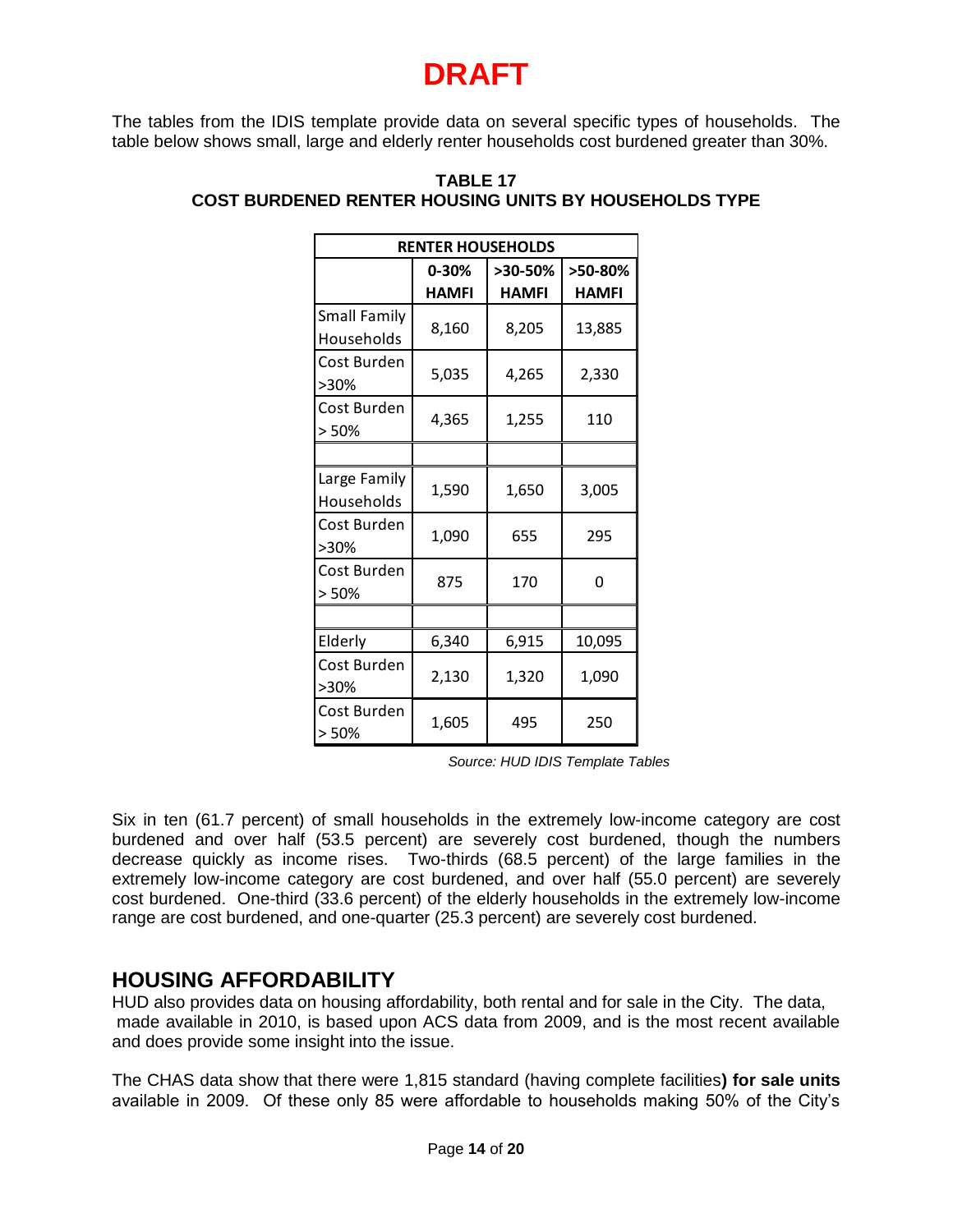median income and 525 units were affordable to households making 80% of the median income. Thus, only 28.9 percent of the available for sale houses could be purchased by lowincome persons.

The same data set shows that there were 5,700 standard apartments available, but only 350 (6.1%) of these were affordable to households making 30% of the median income, 2,780 were affordable to households making 50% of median income and 2,255 were available to households making 80% of the median income.

## **HOUSING NEEDS OF SPECIAL POPULATIONS**

The following sections address the housing needs of several special populations in the City. In many instances, data addressing housing issues specifically is not available, but information is presented to show the scope and scale of the need.

### **HOUSING PROBLEMS OF THE ELDERLY**

Elderly persons may need additional assistance to live independently and have additional requirements for their housing, such as elevators, grab bars in the bathroom, and special types of kitchen and bathroom fixtures. The elderly, especially in very low-income households, face housing difficulties based upon their particular housing needs (size of units, and types of fixtures and amenities), and on the basis of the cost burden they bear for housing and the fact that most are limited by fixed incomes.

The tables below show the number of elderly and extra-elderly households in the low-income categories who reported housing problems. Separate tables are available for owner and renter households.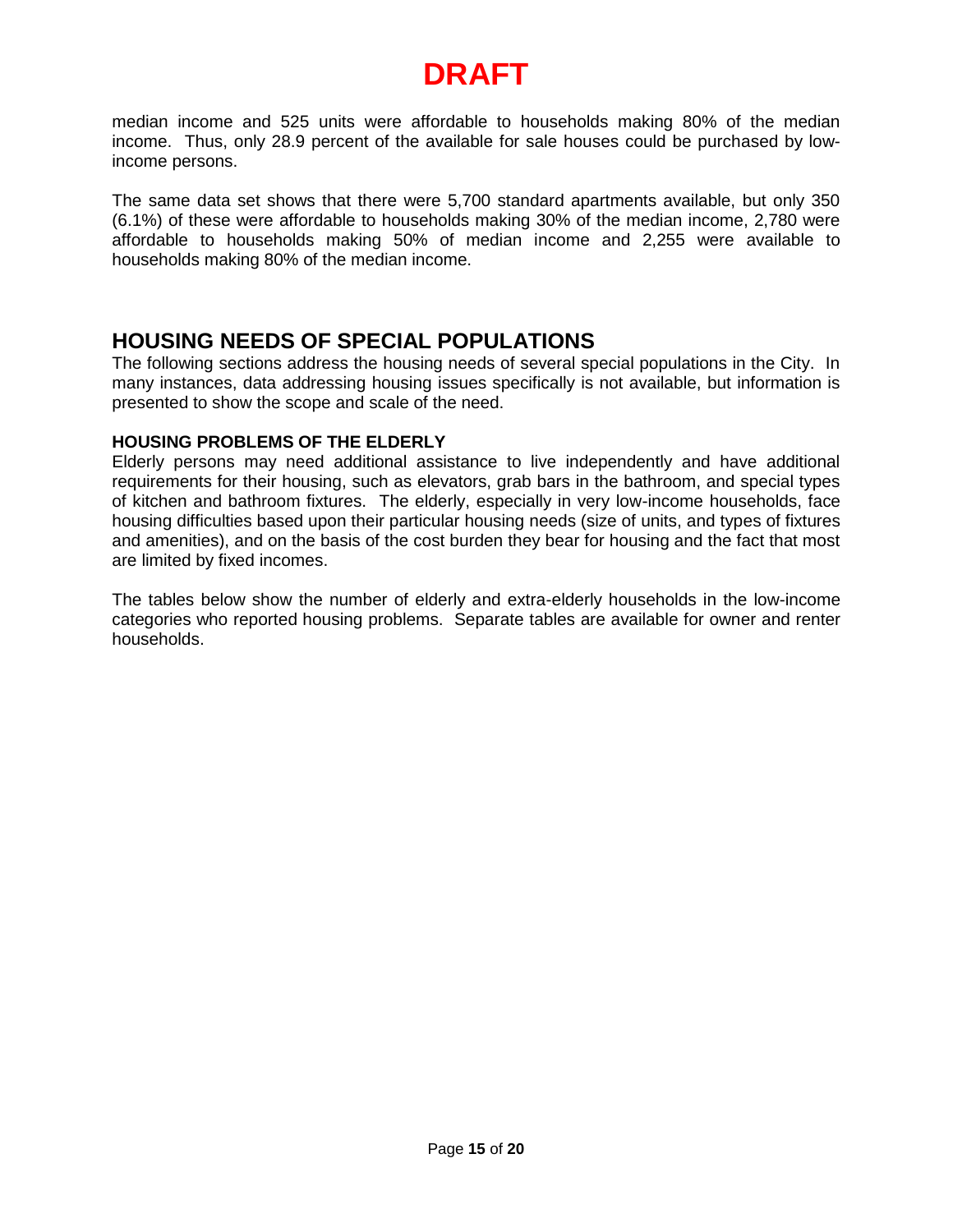### **TABLE 18**

|                    | NUMBER OF LOW-INCOME ELDERLY & EXTRA ELDERLY OWNER HOUSING UNITS WITH HOUSING |             |                 |            |              |                                               |                    |  |  |
|--------------------|-------------------------------------------------------------------------------|-------------|-----------------|------------|--------------|-----------------------------------------------|--------------------|--|--|
|                    |                                                                               |             | <b>PROBLEMS</b> |            |              |                                               |                    |  |  |
|                    |                                                                               | $<$ 30% AMI | 31-50% AMI      | 51-80% AMI | <b>TOTAL</b> | <b>Total Low-</b><br>income<br>Elderly<br>HH. | % with<br>Problems |  |  |
| but no one age 75+ | household contains at<br>least 1 person age 62-74                             | 1210        | 1205            | 1510       | 3925         | 7310                                          | 53.7%              |  |  |
|                    | household contains at<br>least 1 person age 75+                               | 1150        | 1110            | 920        | 3180         | 8315                                          | 38.2%              |  |  |
|                    | <b>TOTAL</b>                                                                  | 2360        | 2315            | 2430       | 7105         | 15625                                         | 45.5%              |  |  |

*Source: HUD 2009 CHAS Data*

Though the numbers are not large relative to the total of low-income owner households, over half (53.7 percent) of all "young elderly" households report housing problems, with the numbers increasing with the income level. Fewer "extra elderly" report problems (38.2 percent), though in this group the lower income households report more problems.

### **TABLE 19**

| NUMBER OF LOW-INCOME ELDERLY & EXTRA ELDERLY RENTER HOUSING UNITS WITH HOUSING<br><b>PROBLEMS</b> |                                                   |             |            |            |              |                                        |                   |  |
|---------------------------------------------------------------------------------------------------|---------------------------------------------------|-------------|------------|------------|--------------|----------------------------------------|-------------------|--|
|                                                                                                   |                                                   | $<$ 30% AMI | 31-50% AMI | 51-80% AMI | <b>TOTAL</b> | Total Low-<br>income<br>Elderly<br>HH. | % with<br>Problem |  |
| but no one age 75+                                                                                | household contains at<br>least 1 person age 62-74 | 1215        | 870        | 515        | 2600         | 4075                                   | 63.8%             |  |
|                                                                                                   | household contains at<br>least 1 person age 75+   | 990         | 575        | 675        | 2240         | 3430                                   | 65.3%             |  |
|                                                                                                   | <b>TOTAL</b>                                      | 2205        | 1445       | 1190       | 4840         | 7505                                   | 64.5%             |  |

*Source: HUD 2009 CHAS Data*

Among low-income elderly renter households, the "young elderly" report the greatest number of problems, almost half (46.7 percent) of which are reported by households in the extremely lowincome category. Despite being fewer in numbers, the "extra elderly" report almost as many problems, again with almost half (44.2 percent) of the problems originating in the extremely lowincome category. Overall nearly two-thirds (64.5 percent) of elderly renter households report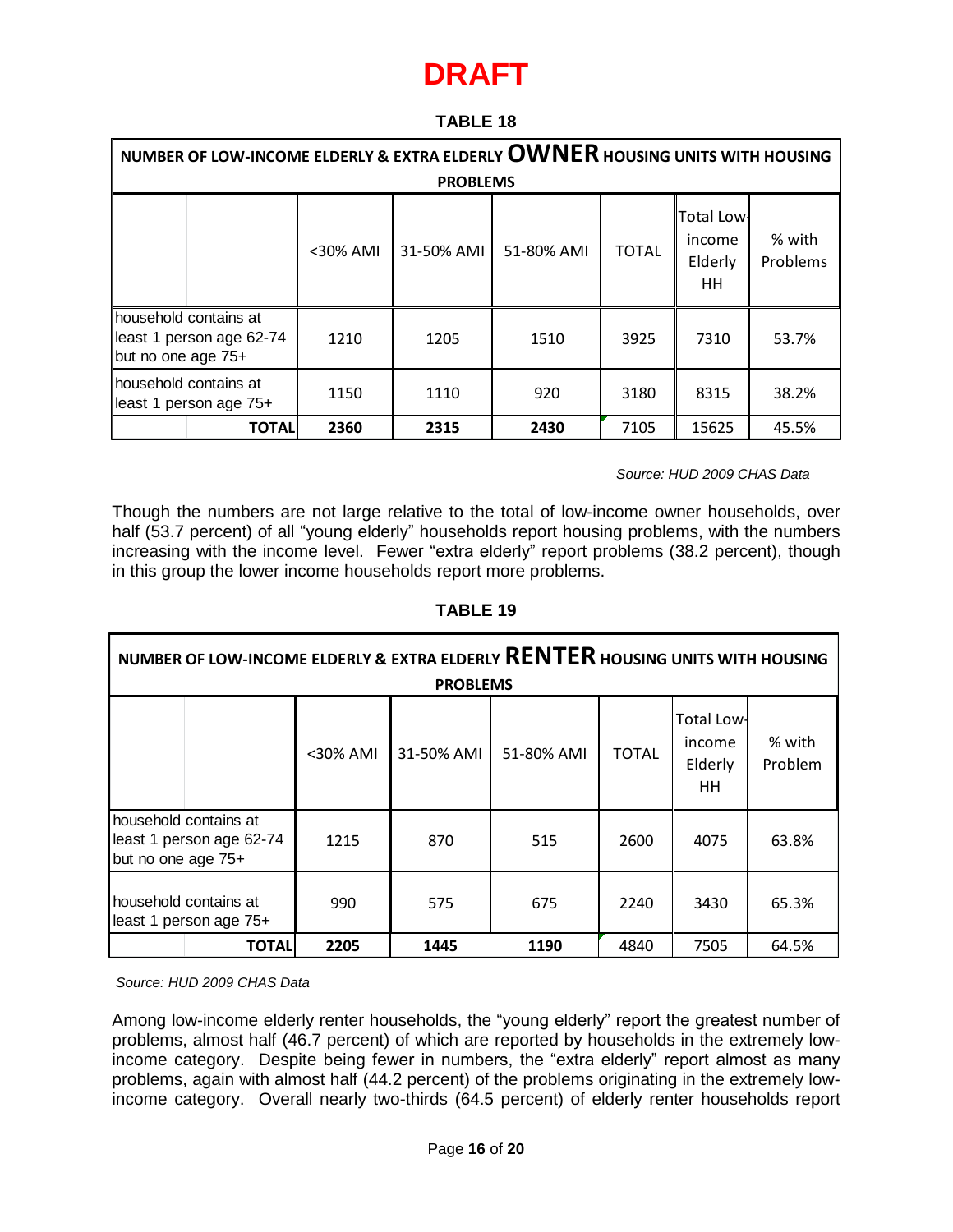problems as opposed to less than one-half of elderly owners.

### **SINGLE PARENT HOUSEHOLDS**

Though not a direct focus of Consolidated Plan requirements, single parent households are a topic of concern in Albuquerque. Census data indicates that nineteen percent of households in Albuquerque are single parent households, a figure twice the national percentage. According to the CHAS data on families (defined by HUD as related individuals living together) reporting housing problems, shown earlier, there are 6,805 small owner families and 8,565 small renter families in which there is only one spouse. Perhaps more alarming, there are 975 large (that is five or more persons) owner families and 1,510 large renter family reporting problems.

#### **FAMILIES WITH YOUNG CHILDREN AND LEAD-BASED PAINT HAZARD**

Census data indicates that Albuquerque has percentages of children in the age cohorts <5 and 5-9 years of age in excess of the national figures. Data from the IDIS template indicates that there are 5,995 extremely low-income, 4,400 very low-income, and 7,630 low-income households with children six years old or younger. Thus, this population is significant in numbers and represents twenty percent of the total number of households in the lowest three income categories.

As noted in the housing market analysis, Albuquerque's housing stock is relatively young and only 8,407 units (3.5% of the total units) were constructed before 1939.

The HUD CHAS data show that only 175 housing units have young children (less than six years) living in pre-1939 owner units and only 2,565 housing units built between 1940 and 1979 have young children living in them. Considering that owner units comprise approximately 61 percent of the 117,969 units constructed in that period, the percentage of units with young children is very small (2.1 percent).

Renter units do present a greater concern however. Though there are only 405 pre-1939 renter units with young children, there are 6,410 units constructed between 1940 and 1979 with young children. This represents 13.9 percent of these units that have young children.

#### **VETERANS**

While not a population type required for inclusion in the Consolidated Plan, this group has an increasing presence in Albuquerque. The 2010 ACS data shows that there are 46,477 civilian veterans in the City and that they constitute 11.5 percent of the population. This number is a decrease from the 52,268 (15.5% of the population) veterans reported in the 2000 Census.

Though the Veterans Administration provides a wide range of assistance and services to veterans, there are many CDBG and HOME programs which veterans can access. The 2011 Point in Time Count of homeless persons showed that 198 of the 1,156 persons counted were veterans. This represented sixteen percent of the homeless in that count.

#### **VICTIMS OF DOMESTIC VIOLENCE**

Statistics about domestic violence are available at the municipal level for some communities in New Mexico, including Albuquerque. The latest figures are provided in a publication entitled Incidence and Nature of Domestic Violence In New Mexico  $X$ , which is published by the New Mexico Department of Health through the New Mexico Coalition of Sexual Assault Programs.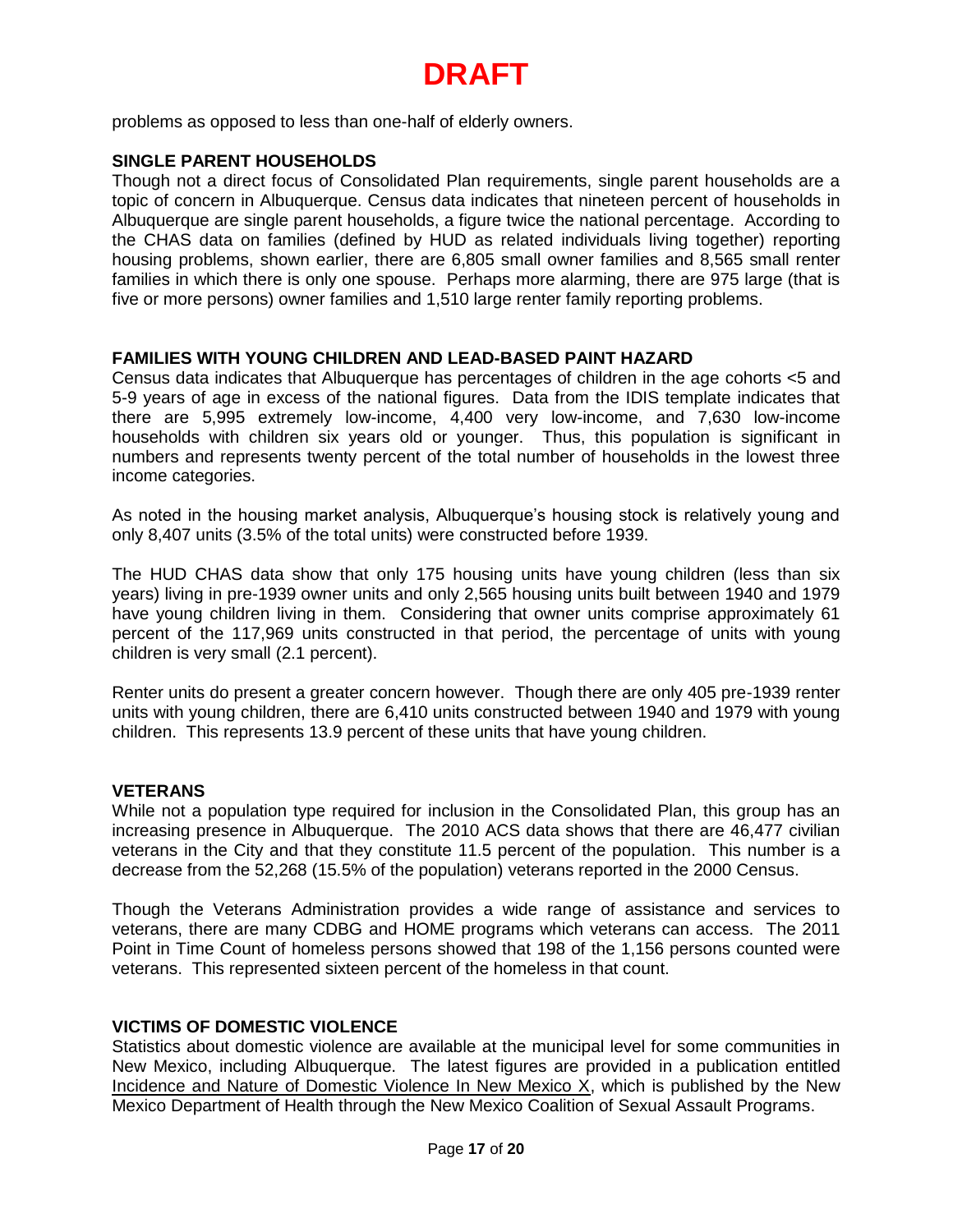These figures, for the year 2010, indicate that Albuquerque was the location of 33.5 percent of domestic violence center responses in that year, a total of 6,063 calls. The Albuquerque Police Department reported other domestic violence calls so that the total number of reported instances in the City was 6,692, the majority of which 5,574 involved female victims. The total number of incidents was a fifteen percent increase from the preceding year. Figures from the 2011 Point in Time count show that there were 244 victims of domestic violence in shelters at time of that count.

The increase in the number of instances and the likelihood of women and their children becoming homeless is creating an on-going and growing need for housing services for this segment of the population.

### **PERSONS WITH AIDS AND RELATED DISEASES**

The New Mexico Department of Health provides statistics on HIV/AIDS cases by region and county. The latest data covers the period 2007-2010. This data indicate that Bernalillo County faces the greatest challenge in addressing HIV/AIDS cases in the state. The report, notes that:

1) In 2010, 40% of new HIV diagnoses in the state occurred in Bernalillo County, and that approximately 43% of persons known to be living with HIV in New Mexico reside in Bernalillo County.

2) Bernalillo County had the highest average annual HIV incidence rate (10.5 persons per 100,000) and HIV prevalence rate (213.8 persons per 100,000).

Of the 266 HIV cases in the county, eighty-nine percent were males and fifty percent of the total HIV cases were Hispanic. Of the 1,414 HIV/AIDS cases, ninety percent were male. Forty-six percent of cases were White individuals, thirty-nine percent were Hispanic, and eight percent were African-American.

## **HOUSING NEEDS OF THE DISABLED**

The 2010 ACS figures for disability indicate that 11.7 percent of the City's population has some disability, a figure below both State and national norms, however, this figure represents 62,471 persons. While only 2.9 percent of persons under 18 years in the City have a disability, the Census reports that 39.2 percent of persons over 65 (24,588 people) are disabled. Information about specific disabilities is not available.

| SELECT STATISTICS ON DISABILITY |                                |      |      |  |  |  |  |  |
|---------------------------------|--------------------------------|------|------|--|--|--|--|--|
| Albuquerque, NM, and US - 2010  |                                |      |      |  |  |  |  |  |
|                                 | <b>NM</b><br>Albuquerque<br>US |      |      |  |  |  |  |  |
| Total % w/                      | 11.7                           | 13.5 | 11.9 |  |  |  |  |  |
| Disability                      |                                |      |      |  |  |  |  |  |
| % < 18 w/                       | 2.9                            | 3.5  | 4.0  |  |  |  |  |  |
| Disability                      |                                |      |      |  |  |  |  |  |
| % > 65 w/                       | 39.2                           | 41.3 | 36.7 |  |  |  |  |  |
| Disability                      |                                |      |      |  |  |  |  |  |
| Source: ACS, 2010               |                                |      |      |  |  |  |  |  |
| Page 18 of 20                   |                                |      |      |  |  |  |  |  |

### **TABLE 20**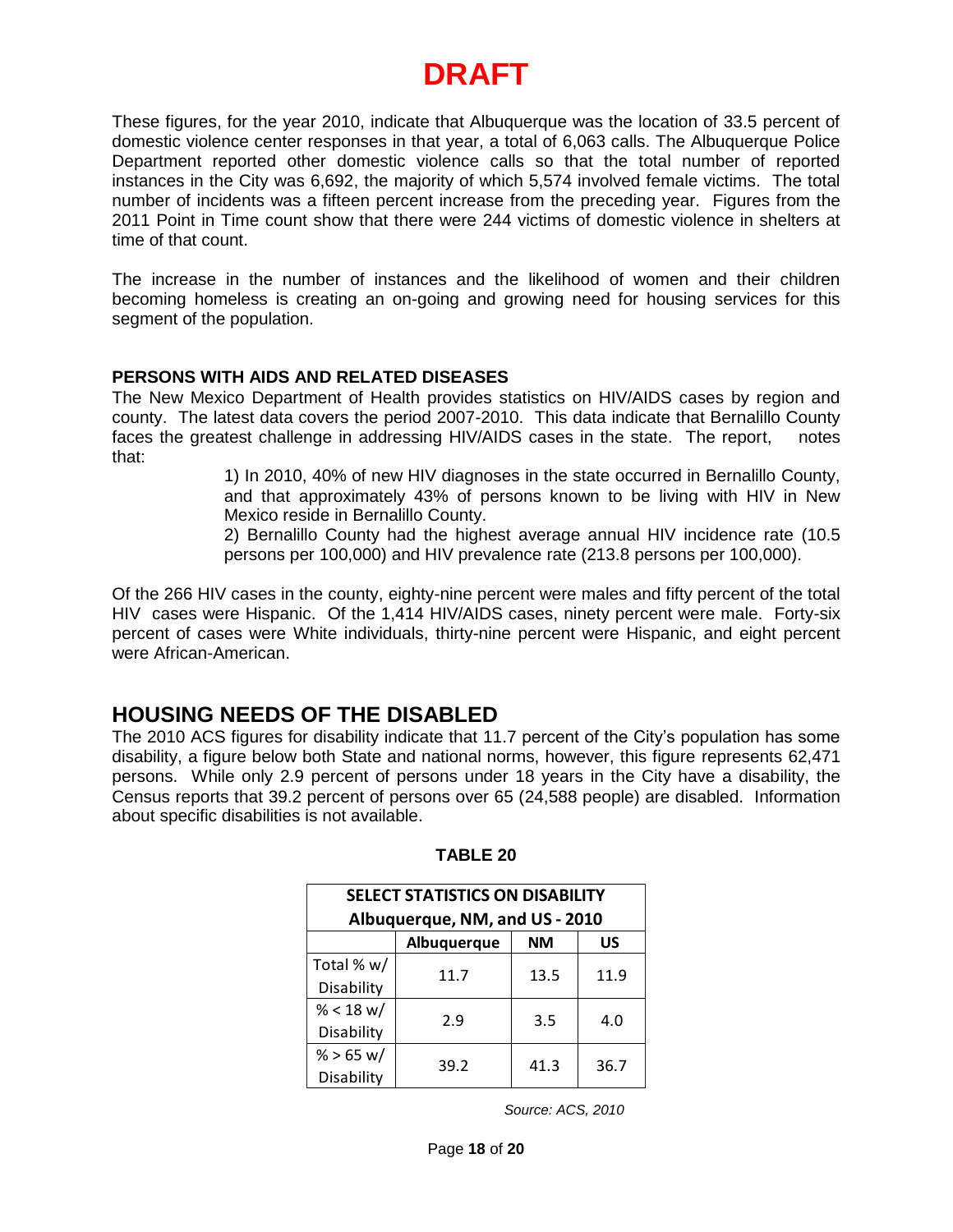The implications for housing issues are that there is a need for accessible housing units for the disabled, including those who are elderly or extra elderly. Because of changes in the definitions of disability in the data collected by the Census Bureau, recent information on the housing needs of persons with disabilities is not available. Some insight into the subject can be gleaned by examining information from other sources.

#### **THE DEVELOPMENTALLY DISABLED**

The Association for Retarded Citizens (ARC) indicates that the base definition of developmentally disables is an IQ score less than 70. ARC indicates that the nationally accepted percentage of the population that can be categorized as developmentally disabled is two and one-half to three percent of the population. By this calculation, there are an estimated 16,376 developmentally disabled persons in Albuquerque. Some percentage of these persons may need group homes and supportive housing.

#### **THE PHYSICALLY DISABLED**

The number of persons in Albuquerque with any type of disability is estimated to be over 62,471 according to the 2010 ACS. This figure, based upon the Census Bureau definition of disability, includes a wide range of disabilities. Persons with physical disabilities may require assistance with daily living, and additional requirements for their housing including, for example, special types of kitchen and bathroom fixtures or special fire alarms.

Deducting the number of persons with developmental disabilities from the census figure for disabled persons gives an approximate figure of 46,095 persons of all ages who may be physically disabled.

### **PERSONS WITH BEHAVIORAL HEALTH PROBLEMS**

The Consolidated Plan is required to address the housing needs of those with severe mental illness. The National Institute of Mental Health estimates that about six percent of the general population suffers from severe mental illness. Applying this percentage to the population of the City indicates that there are an estimated 32,751 persons in the area with severe mental disorders. It is not possible to determine the number of persons requiring housing assistance, however, the 2011 Point in Time count reported 110 homeless persons with severe mental illness in shelters at the time of the count

### **OVERCROWDING AND HOMELESSNESS RISK**

Overcrowding is defined by HUD as 1.01 to 1.50 persons per room, while severe overcrowding is 1.51 or more persons per room. HUD data on the numbers of persons residing in housing units provides some insight into the potential for homelessness.

A review of the figures for owner occupied units indicates that only 946 owner occupied units had between 1.0 and 1.5 persons per room, that is, only moderately overcrowded. The figure for severely overcrowded owner units was 55. Thus, these owner-occupied units represent a small portion of the City's housing and are not a major concern with respect to potential homelessness.

However, there are 890 renter occupied units with more than 1.5 persons per room and 1,665